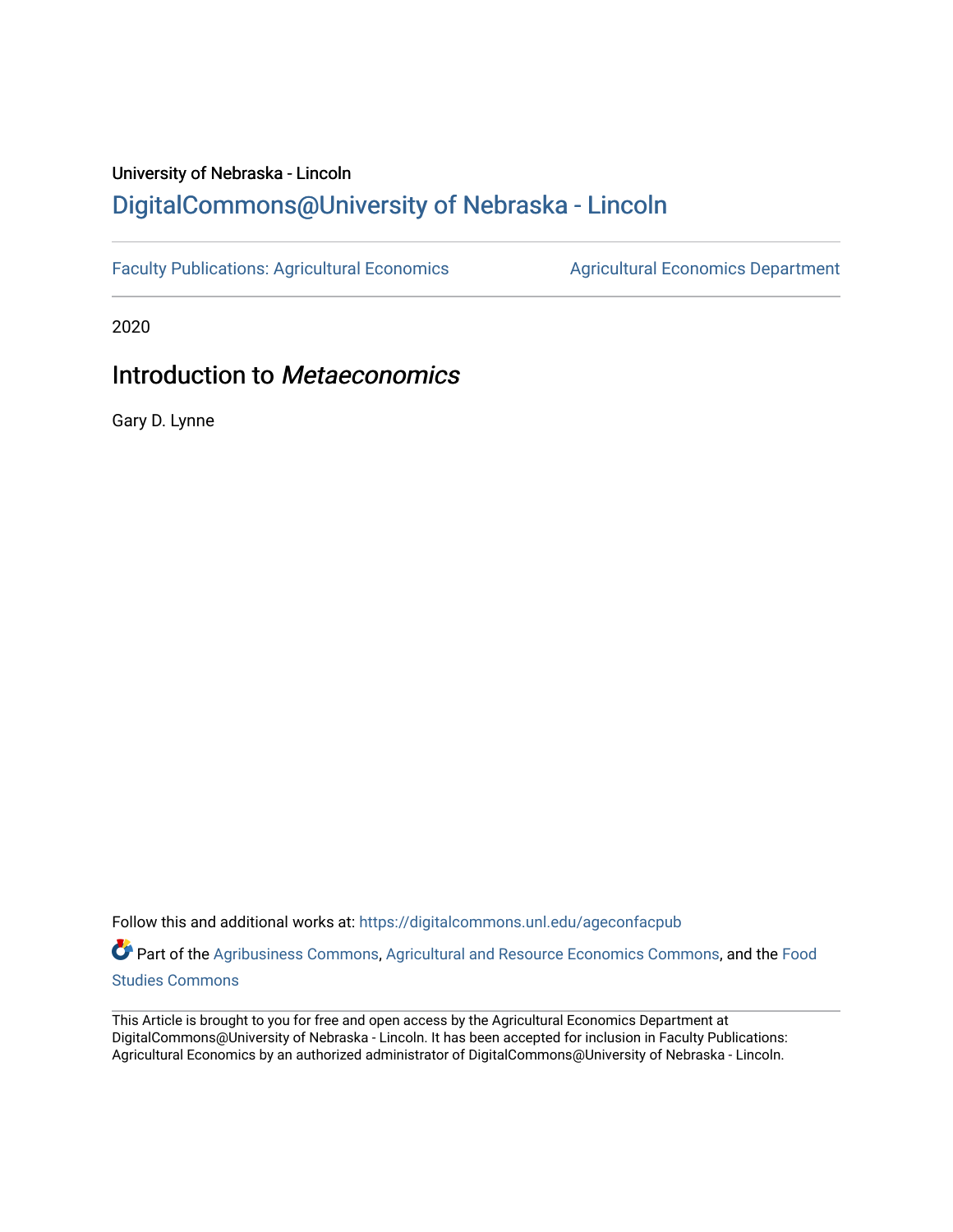

## Introduction

Metaeconomics is fundamentally about the problem of having too much emphasis on the Market or too much emphasis on the Government. It is about the essential need to bring empirical reality and ethics into finding balance: It is essential to achieving a good capitalism. Why? Well, because of the natural tendency to excessive Greed. As DeWaal ([2009](#page-29-0)) would have it, we live in an age of Empathy: Ego based Greed is out. The Greed needs to be tempered, balanced, and perhaps bounded, with Empathy-based ethics. And, as Metaeconomics makes clear, it is because there is a dual nature of human nature, but it is an old story, from Smith ([1759/1790\)](#page-31-0):

How selfish so ever man may be supposed, there are evidently some principles in his nature, which interest him in the fortune of others, and render their happiness necessary to him, though he derives nothing from it except the pleasure of seeing it. Of this kind is pity or compassion, the emotion which we feel for the misery of others [Smith 1759/1790, *The Theory of Moral Sentiments*, quoted in Solomon [2007,](#page-32-0) p. 64, who adds: Without compassion (sympathy), there would be no foundation and no motivation for ethics].

As it suggests, expressing the moral sentiments is all about Empathy as the starting point, perhaps leading to Sympathy with (not for, but with), and then possibly to compassion (or not). Solomon ([2007](#page-32-0)) agrees: There is something (empathy-sympathy-compassion based ethics, the moral and ethical dimension) beyond mere Self-interest at work. Yet, Self-interest is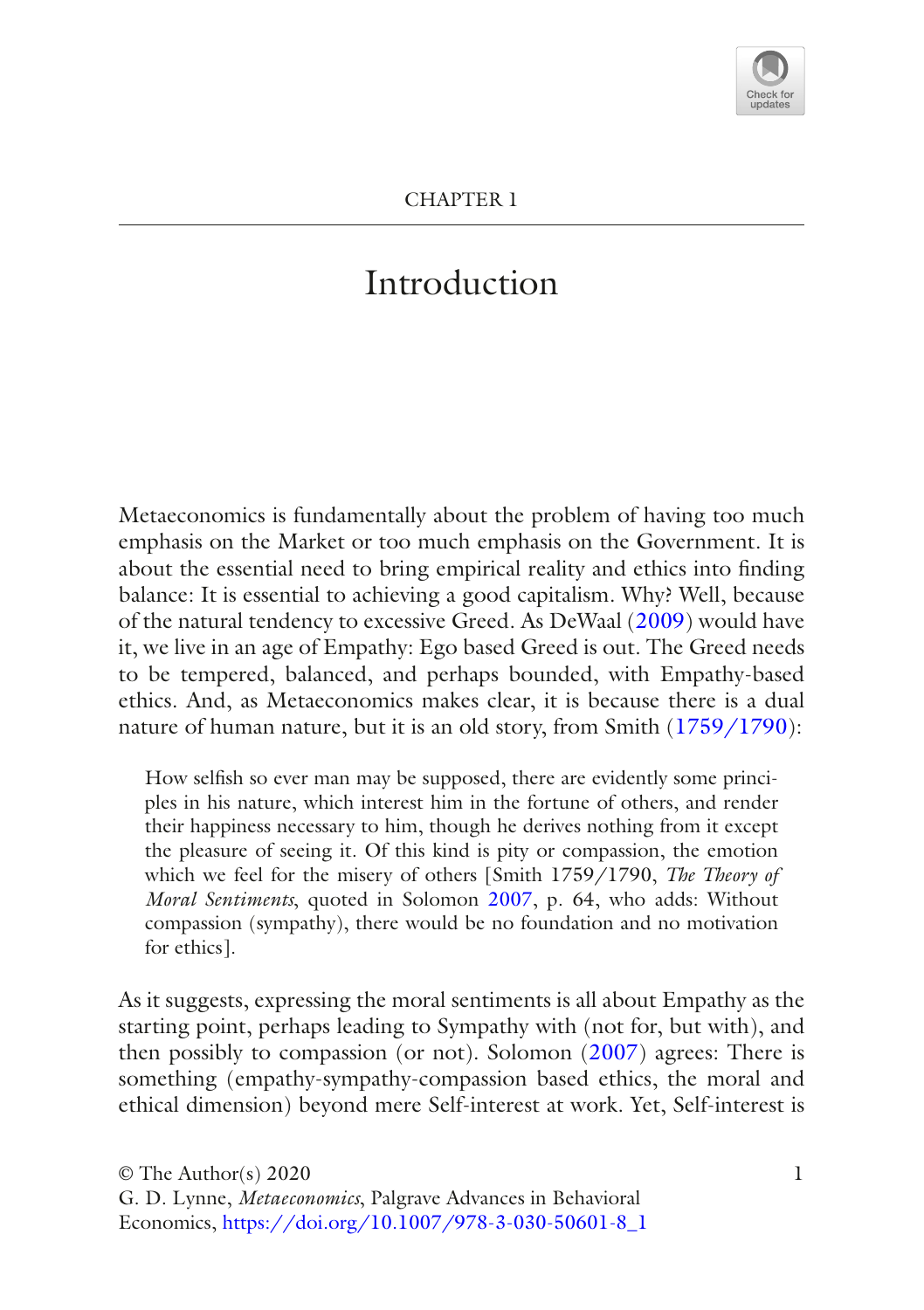still the key feature of a viable and good capitalism, as Smith ([1776/1789\)](#page-31-1) made clear. And, reality, please.

As the story about Metaeconomics unwinds, the case will be made that the something essential to tempering mere Self-interest is an Empathy (and ethics)-based Other-interest. And, that a viable and good capitalism requires balance in Ego&Empathy, selfish&selfless, person&people, person&community, Self&Other (the latter shared with others, but internalized within Own-self)-interest. Remember: Metaeconomics is about the person. At a larger scale, the balance needs to be in Market&Government. An integrated Smith ([1776/1789](#page-31-1)) & Smith [\(1759/1790](#page-31-0)) represents it. As Smith tried to teach us, it is about seeking a way for each person to maximize their Own-interest in their own (humane and liberal) way, which includes both Self&Other-interest. It cannot be emphasized enough. The goal, the possibility for happiness (and peace), depends on Own-interest, not Self-interest only. Said Own-interest involves humanely including others, represented in the underlying ethic that gives content to the shared Other-interest. For the early analysis and claim that interdependency, jointness, and nonseparability of a dual interest is represented in Smith  $(1776/1789)$  $(1776/1789)$  & Smith (1759/1789), see Lynne ([2006](#page-30-0)). For the latest claims about Adam Smith and dual interest, especially on how the moral sentiments relate to Empathy and Sympathy, leading to the moral and ethical dimension of the economy, see Lynne et al. ([2016](#page-30-1), esp. pp. 245–250).

Dual interest reasoning can be used to provide new insights into solving old economic puzzles, resolving paradoxes and anomalies. It can be used to suggest and guide new empirical testing on a way to a more realitybased economics. So, hang on, here we go, on a potentially fun and productive ride toward an ethics-based, and, yes, a reality-based, economics.

After going through the formal model and several demonstrations and applications showing how it works, the book turns to proposing new insights into resolving the irritation (and outrage) surrounding current policy issues when balance is missing. And, we feel it often. We eventually move, in the last chapter, to speculation on how Metaeconomics could play a substantive role in saving a liberal and humane democracy-based capitalism, through balancing. The current version is doing badly, and, is under fire from several quarters: See Deneen ([2019a,](#page-29-1) [b\)](#page-29-2); Fukuyama ([2006](#page-29-3)); Goldberg ([2018](#page-30-2)); Hedges [\(2018](#page-30-3)); Hirschfeld ([2018](#page-30-4)); MacLean ([2017](#page-31-2)); McCloskey [\(2019\)](#page-31-3); Stanley ([2018](#page-32-1)); and Stiglitz ([2019\)](#page-32-2), to list a few. We need to first develop and explain Metaeconomics to make sense of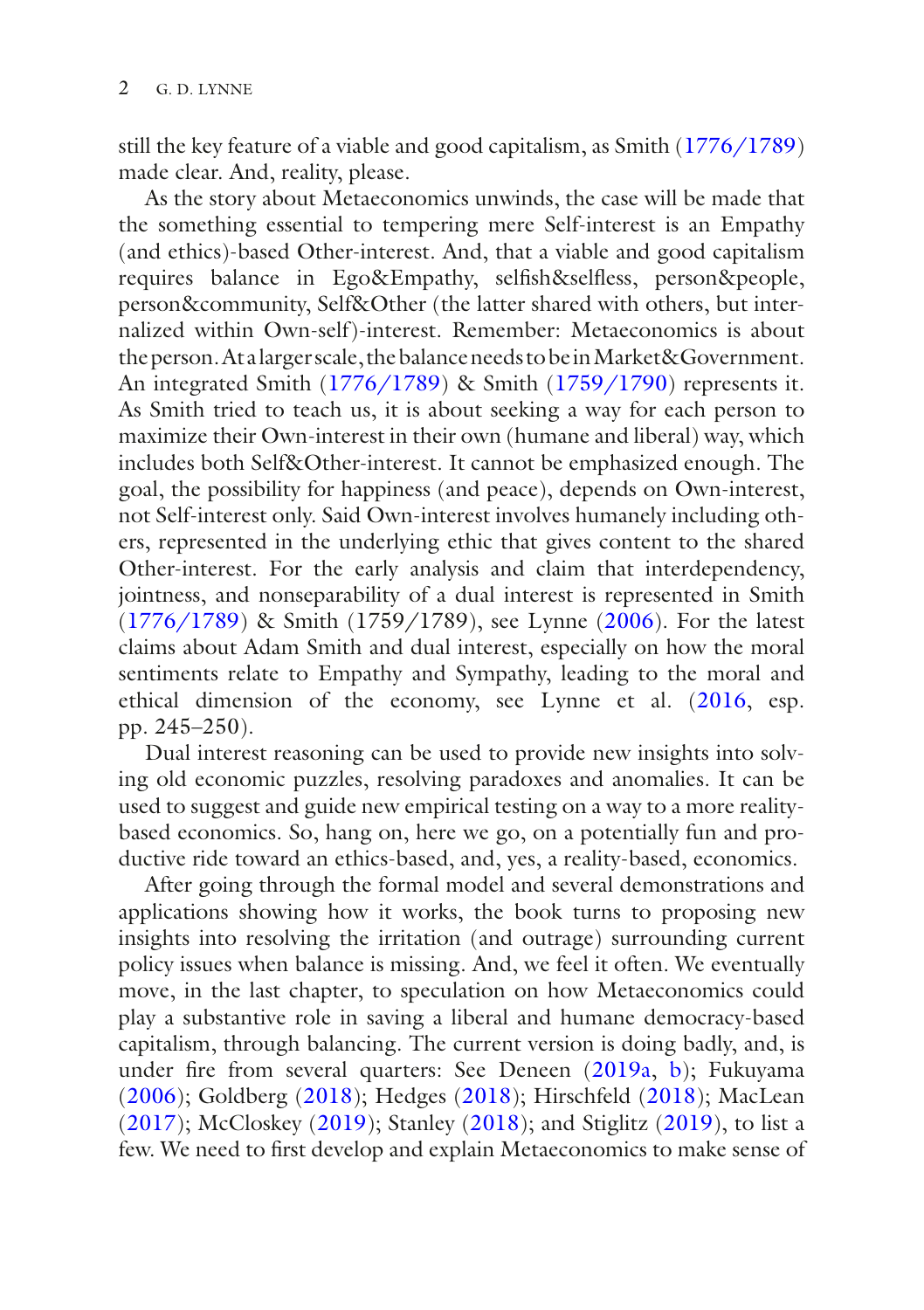the fire, and to develop the new analytical machinery on how to put it out, or, at least manage it, before we can fix it: So, hang on.

### Metaeconomics Represents Both Dimensions of Adam Smith

Adam Smith was quite aware of the duality and jointness within Own-self, which perhaps has not been enough appreciated. In fact, the seeming disparity in focus of the two books at one point came to be characterized as being "das (the) Adam Smith problem (as suggested by the German historical school)," as though Adam Smith did not know the need for, or how to, balance the two tendencies. Wrong.

In fact, he not only understood it but also had a kind of subtle sense of humor about it. Smith ([1759/1790\)](#page-31-0) saw the Empathy-based Other (shared with others and internalized within Own-self)-interest:

(a Human) naturally desires, not only to be loved, but to be lovely. (Smith [1759/1790,](#page-31-0) cited in Roberts [2014,](#page-31-4) loc 282)

As Smith said it, Be Lovely: Humor. We really want to be liked by others, and to be part of the community. Smith ([1776/1789](#page-31-1)) saw the Ego-based Self-interest, too: Be Loved. More humor. We want to achieve high status, otherwise be held in high regard, and become wealthy, respected, and admired, perhaps even envied: People are fascinated with the wealthy and their lifestyle. So, how do we achieve both, in good balance?

Well, Smith [\(1759/1790\)](#page-31-0) clarifies it is about the moral dimension, the moral and ethical rules (see Samuels, Johnson, and Perry [2011](#page-31-5), loc 3391), the moral community and ethical system widely shared. Each person, through paying attention to the moral community, tempers, and conditions works at tempering the pursuit of Self-interest. It is done within each person, through going to the Station of the Impartial Spectator: We go to the Station and reflect, ponder, and consider what is in the shared Other-interest. Just like Adam Smith, Metaeconomics sees the essential need to temper (we decide what to temper, at the Station) the more primal urges in the Selfinterest, which is all about self-love. As Smith and Wilson ([2019](#page-31-6), p. 8) say it, seeing it as a key part of their Humanomics: "For (Adam) Smith, 'self-love' is necessarily at the core of our being… (but with maturation) conduct is shaped by learnt … rules of social order originating in our capacity for mutual sympathetic fellow-feeling." It is through empathy-sympathy we form that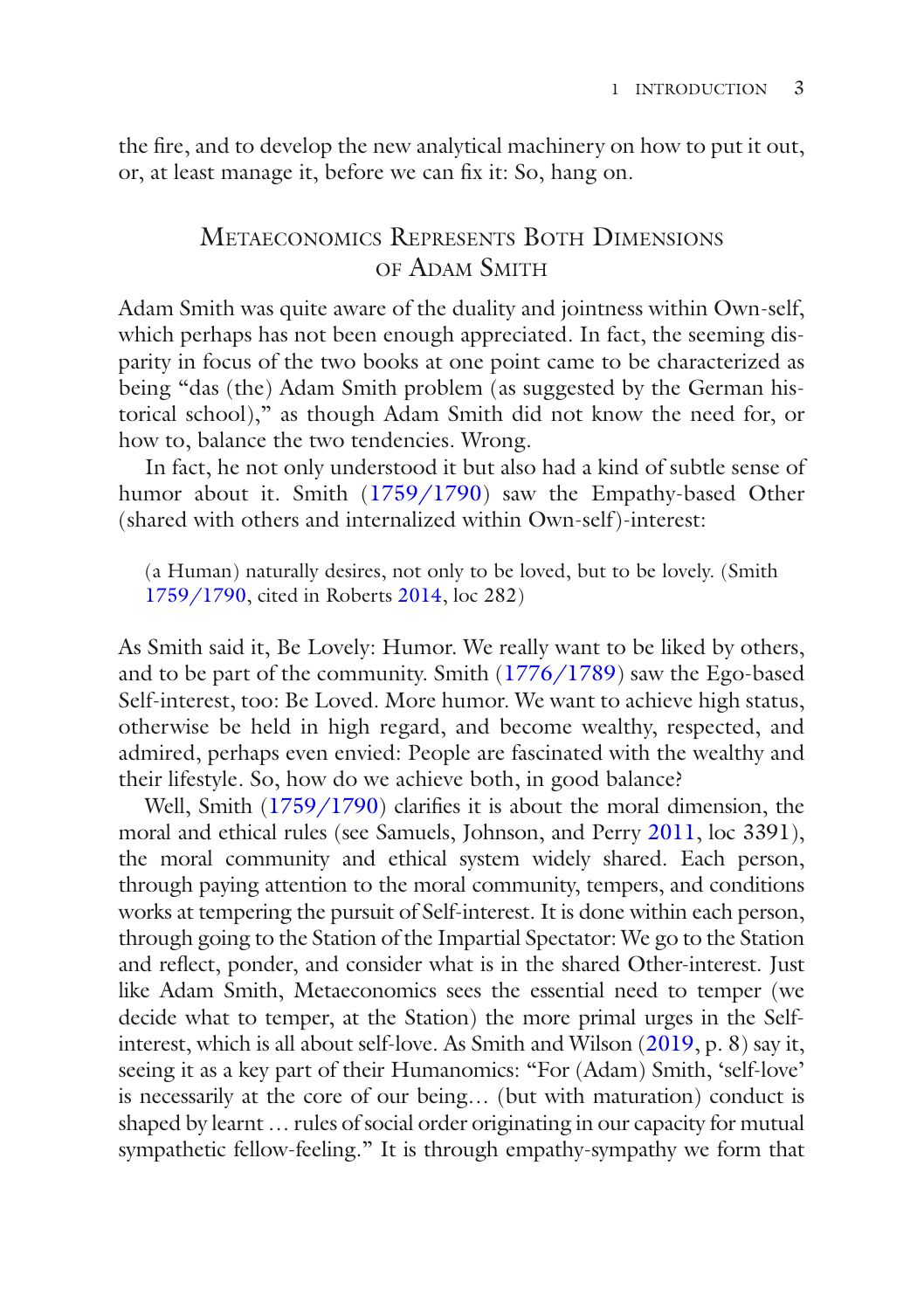fellow-feeling in a shared Other-interest with our fellows: We then form a more lovely Own-self. Also, the social order, the mutual sympathetic fellowfeeling has nothing to do with social preference: There is no such thing. It is only about the Own-self, but with a shared Other-interest at play within.

So, Humanomics, a close relative of Metaeconomics, is also about the interplay of self-love (Self-interest) and fellow-feeling (shared Otherinterest) in Smith [\(1776/1789](#page-31-1)) & Smith ([1759/1790\)](#page-31-0). The interplay of the two dimensions in Adam Smith was first proposed in Metaeconomics in the 1990s. In Metaeconomics, using modern terms, self-love reflects the Ego-based Self-interest and fellow-feeling reflects the expression of Empathy-based Other-interest. Also, by the time of Lynne et al. ([2016](#page-30-1)), Metaeconomics had made the connection with ethics, the moral and ethical dimension of the economy arising in the Empathy-based Otherinterest. The key role of ethics, also made clear in Smith ([1759/1790](#page-31-0)), has recently been emphasized by McCloskey ([2019](#page-31-3)), in pointing to the need to return to the (ethics based) humane liberalism of Adam Smith. Metaeconomics brings all of said threads together into one analytical system. It sees the essential role of balance in the Ego-based Self-interest and Empathy (ethics)-based Other-interest in finding the way to a truly humane and liberal economic system, a good capitalism.

Also, in modern terms, Metaeconomics points to the fact that we need to become mindful. We empathize, projecting Own-self into the situation of the other. Empathy takes us to Station of the Impartial Spectator. At the Station, in that frame of mind, we consider the possibility of joining in sympathy with, and perhaps even act on compassion for, the other. Yet, as Adam Smith makes clear, it is all still within the Own-self; it really has little to do with the other, per se. We seek to maximize our Own-interest. It is good for the person, and for capitalism, for a good and humane capitalism.

We all know the urges, and the need to temper same, as in eating too much; wanting sex too often; wanting way more material goods and pleasures than we really need: Excessive Greed is not beyond any of us, right? Yachts and way too many houses and cars at the high end; not enough money left to field a \$400 essential at the lower end. So, Metaeconomics brings the moral and ethical dimension, as in Smith ([1759/1790](#page-31-0)), back into view within the framework of the economics about the person, now better representing the real economic picture, the real nature of a Human. And, while Microeconomics gets it partly right, each person is partly an Econ, Metaeconomics clarifies we can be far more fun and interesting. We really are better characterized as a Human, after all. The distinction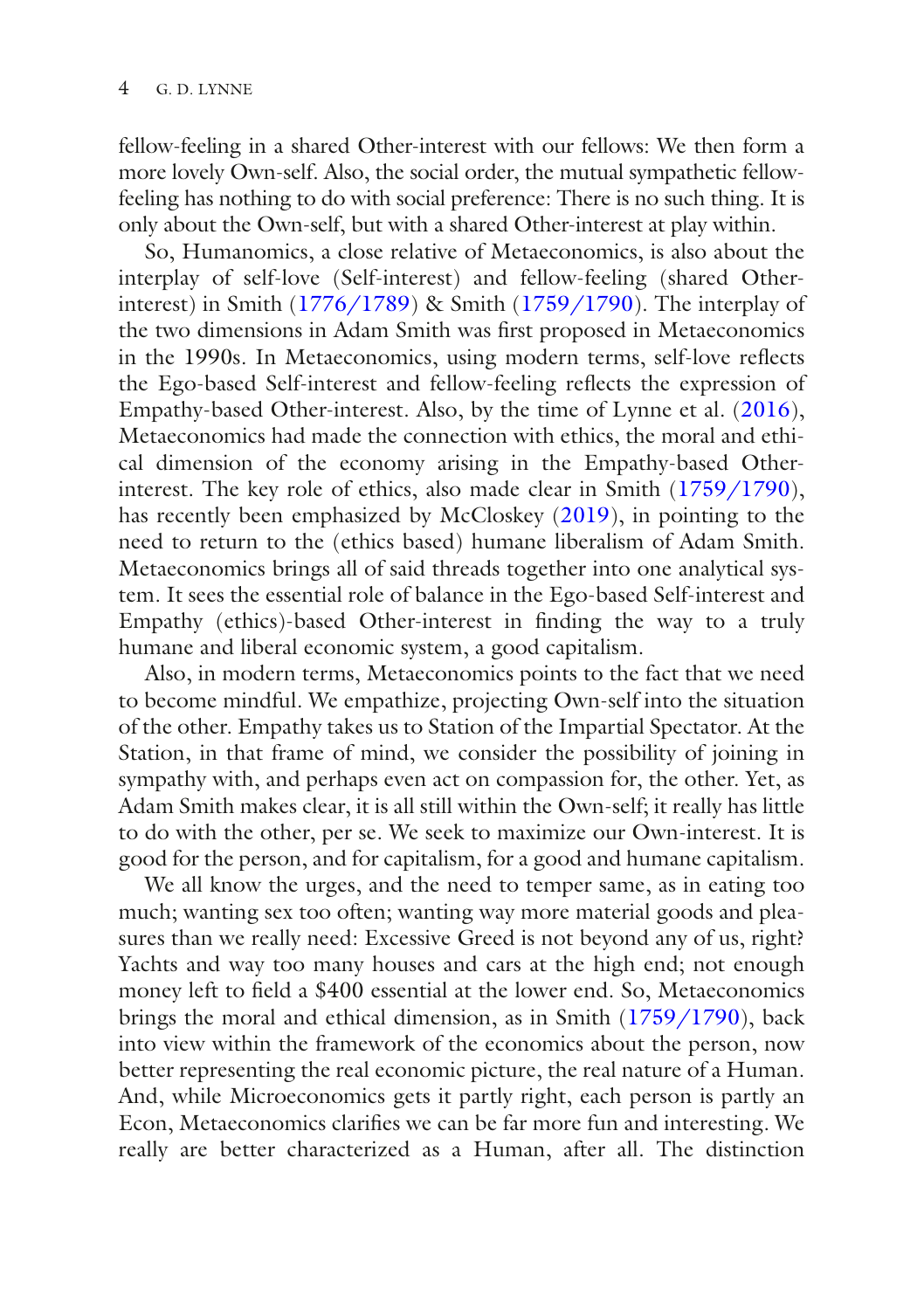between the Econ and the Human is borrowed from Thaler and Sunstein ([2008](#page-32-3)).

Smith also, then, saw the nature of true happiness (and, it was to be the essential feature of a good capitalism) requiring balance. Achieving balance in Self&Other was to Be Loved & Be Lovely. Metaeconomics clarifies, in a formal mathematical framework, and some nice-looking figures with curves, that happiness means we have achieved good balance in Ego&Empathy, Self&Other-interest, jointly achieved. Are you feeling happier, already, knowing we have a way to characterize it in formal economic terms? Hoping so.

Other philosophers have been well-aware of the possible duality, and allude to the jointness, going back at least to Plato (see Hayes and Lynne [2004](#page-30-5), [2013](#page-30-6)), with the metaphor of the black stallion of passion, the Egobased Self-interest. The white mare has the role to temper the passion through the Empathy-based Other-interest. The chariot driver brings reason, rationality to bear with Self-control, choosing the best path for the dual horses to jointly travel. As Elster [\(1979](#page-29-4)) would have it, bind me to the mast, else I crash my ship on the rocks, as the sirens call. Hard work, here, temper our passions? Slow down and guide our hedonistic drives?

As Fukuyama ([2006](#page-29-3)) would have it, in a similar idea, drawing on Hegel as philosopher, using the Kojève interpretation as he explains it, there is desire&thymous at work within. A kind of "dialectic" is at work, with the real possibility for a synthesis through reason. Desire is hedonism. Thymous is the need to temper it, for our own-good and the good of others in our lives. Actually, it is good for everyone on Spaceship Earth on which we travel together around the Sun, and through the Universe. Metaeconomics sees it much the same way, seeing Ego&Empathy as a kind of dialectic, going in both directions. Too much Ego (Empathy) leads to a new synthesis in better balance, joint with Empathy (Ego). It is resolved through reason, to the extent it can be brought to bear through adequate Self-control. Ever experienced it, where you have tempered your Ego (and hedonistic) drives with a bit of Empathy from within, and directed through mindfulness with others, and, as a result arrived on a Higher Plane, at peace? Bet you have, as Humans do it, regularly, lest they crash from the imbalance. Metaeconomics clarifies the economic, psychological, and philosophical (and a bit, but not much, on related religious) notions as we go.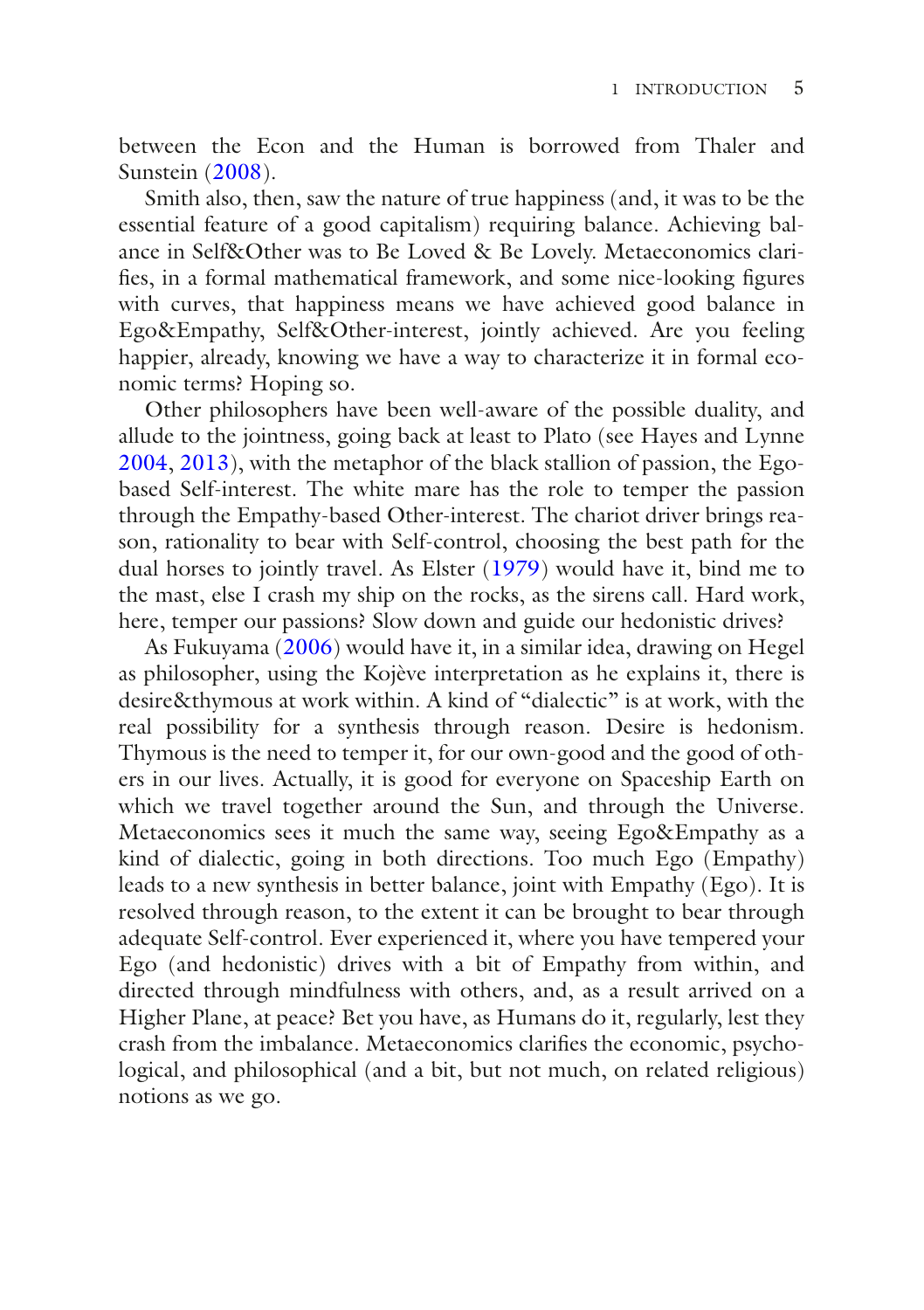As is also made clear in the development of the story about Metaeconomics, quite a number of social scientists of various backgrounds and scientific inclinations have over the years written both deeply and extensively about the possibility of duality in Humans. So, we are about to go through the first-ever Metaeconomics book, together, and some parts are not at all original. But, then, again doing what we can to integrate across ideas is hard work. And, just maybe hard work can lead to a unique integration, and then the MetaEcon (those who do the Metaeconomics) can yet lay claim to be a bit original?

Duality is in us, as Humans. It is especially made visible in the dual-self, multiple-self arena of psychology, as pointed to in Lester ([1987](#page-30-7), [1995](#page-30-8)): Most people point to multiple selves, in a range of three to seven. Maslow ([1954](#page-31-7)) is all about fusing the dichotomous tendencies between Self&Other. Berne ([1961](#page-29-5)) characterizes the Ego-driven child, the Empathy-driven parent, and the rational chooser, the adult in charge of balancing the two forces. With both a nurturing and critical parent, as well as an adapted and free child, counting the adult: That makes five sub-selves. We could turn it into ten sub-selves by putting valence on each segment, as in negative and positive thinking. We could even make it 12, with 2 adults, as in the algorithmic (thinking, analyzing, calculating) mind and rational mind (in effect, managing own-mind, choosing the best, balanced, rational path) after Stanovich ([2011](#page-32-4)).

Some other economists have also recognized the real possibility of a multiple-self (Elster [1979](#page-29-4), [1986\)](#page-29-6). Ainslie ([1986](#page-28-0), p. 133) points to the visceral self and the ideal self. Buber [\(1923/1958](#page-29-7)) points to the I&Thou, the Ich&Du, and the person&community. Etzioni ([1986](#page-29-8)) suggests two kinds of utility, represented in the pleasure utility (Ego-based hedonism, again) and the moral utility (yes, we need to do the right thing, through Empathy, the moral sentiments, the ethics, as Adam Smith would have it). It is where Metaeconomics also started, as represented in the first paper about duality (Lynne [1995\)](#page-30-9). And, again, we are Humans, so maybe we need a more Humanistic Economics, as Tomer [\(2012,](#page-32-5) [2017](#page-32-6), Chapter 13) has called for. An Ego&Empathy, Self&Other-interest based Metaeconomics fits the bill. And, the dual self with a (self) controller captures the essence of the complexity.

Lutz and Lux [\(1988\)](#page-30-10) tried to bring a Humanistic Economics into play, and no one much listened, seeing the need to temper Self-interest by what we share. Frank [\(2004\)](#page-29-9), too, sees how the moral dimension can and often needs to influence the Self-interest only tendency. In fact, university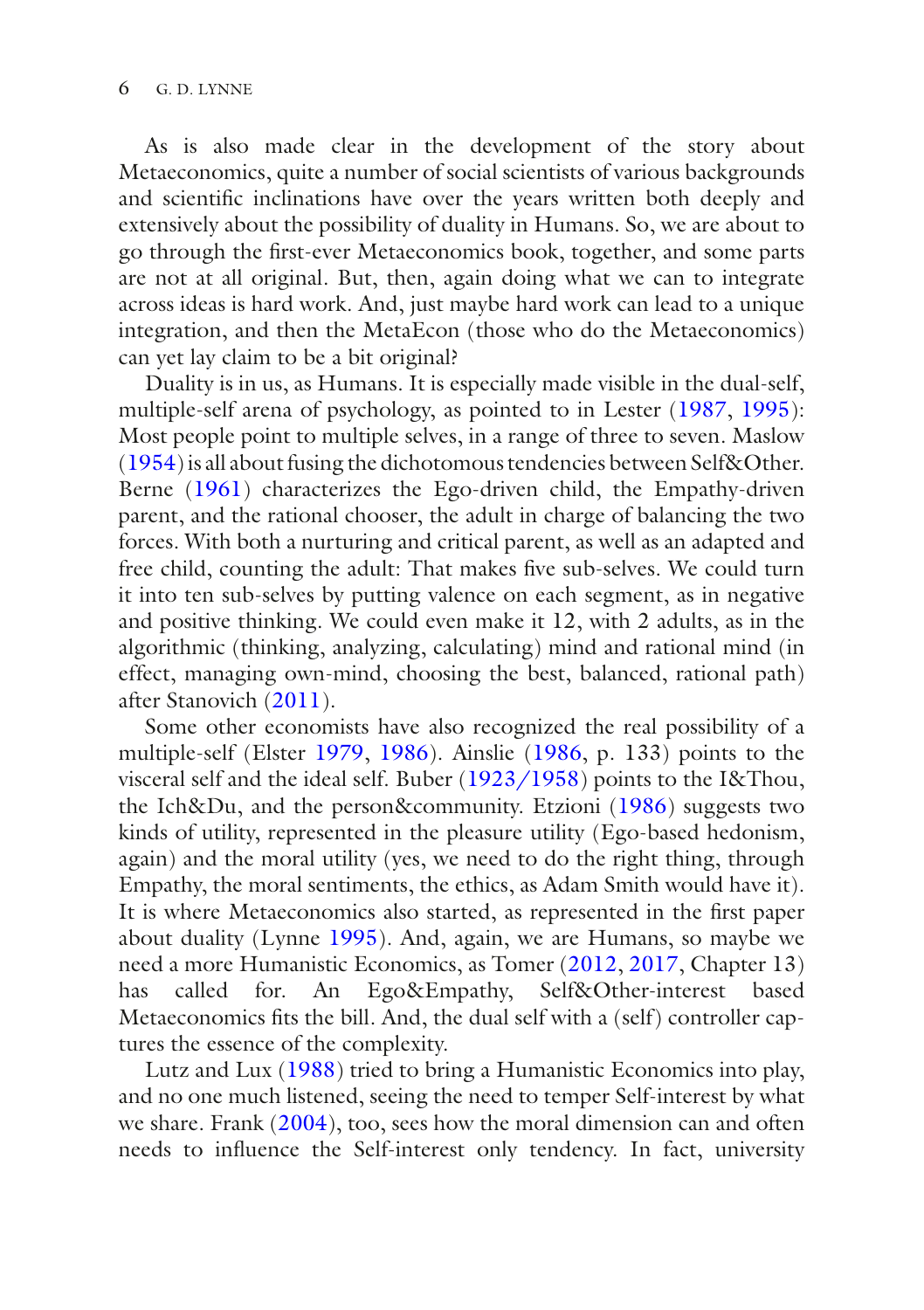students studying (or, is it brain-washed?) Self-interest only Microeconomics results in students becoming more selfish. We probably do not need the kind of encouragement and confirmation of it somehow being scientific, as Microeconomics claims to be, as being selfish is already deep in the brain, primal, from birth.

Marglin [\(2008\)](#page-31-8) also sees the dual tendency in his lamenting the fact Neoclassical Economics, and the Microeconomics single interest analytical engine, has extracted community (the Other-interest in Metaeconomics) from the economic framework. Psychology professor turned clinical psychologist, focused on neurosis, Angyal [\(1941,](#page-28-1) [1965](#page-29-10)) points to dealing with the duality as essential to getting healthier, being better, and achieving mental stability. The focus on what leads to mental stability in the sense of being a better Own-self clarifies the inherent overlap and potential conflict in the autonomous (Ego-based) & homonomous (Empathybased) personality, and it sometimes needs help.

In particular, the dual Own-self often needs help in Self-control, when the internalized Other-interest, as Angyal ([1965\)](#page-29-10) calls it, the homonomy, fails to restrain the Self-interest. It results in not achieving balance. When the internal nudging fails, the control sometimes must come from outside the person, in the notion of a heteronomous (outside controlling) influence. Please think about your own experiences of trying your best to manage your own drives, and how difficult it is to bring Self-control (like pushing away from the table before the plate is empty) online?

Cory [\(1999\)](#page-29-11), especially, sees the duality within the Own-self, building on the triune brain construct coming out of Neuroscience, as represented in MacLean [\(1990\)](#page-31-9). The case is made for how evolution has led to a natural tension between the proto-reptilian core in the brain (the Ego) and the paleo-mammalian (the Empathy) over-layer in the brain. The tension is resolved through actions of the over-layer represented in the rational part of the brain, which seeks to find balance in Ego&Empathy. Sounds complicated. Not really. We just have the two evolved tendencies, deep in the folds of our brain, and, we, using our rational mind, must balance them. That is all, but it is not easy.

Metaeconomics is consistent with Cory ([1999](#page-29-11)). Metaeconomics also rests in more recent Neuroscience- and Neuroeconomics-based findings

about the brain and the mind, which sees, in even greater detail, the complexity of the human brain, with different functional areas: Ego drives the main tendency, which is often tempered by the Empathy parts of the brain (Singer [2009](#page-31-10)). For an overview, in a brain science for dummies,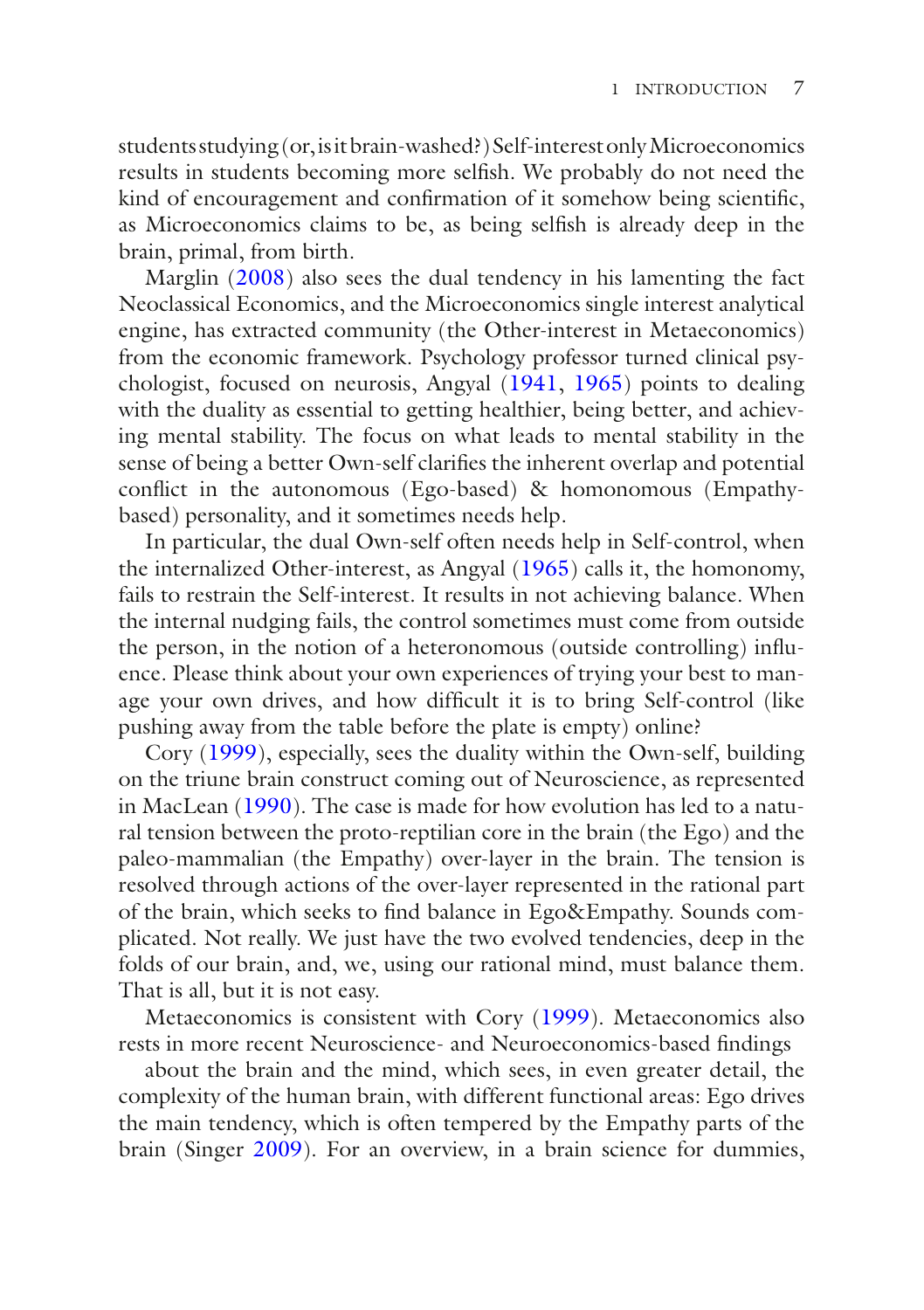embedded within the well-done *Behavioral Economics for Dummies* book, see Altman [\(2012,](#page-28-2) Chapter 3, loc 1179).

Metaeconomics as a kind of Behavioral Economics builds upon the empirical reality being developed throughout many branches of Behavioral Economics (for overviews, demonstrations see Altman [2012;](#page-28-2) Tomer [2017](#page-32-6)). In another sense, Metaeconomics can influence the direction of Behavioral Economics research, especially with respect to the role of the shared Other-interest. It especially reflects and contributes to the Humanistic Branch of Behavioral Economics (a point made in Tomer [2012](#page-32-5), see esp. p. 139).

Overall, Metaeconomics is offered in the spirit of *Consilience: The Unity of Knowledge*, after Wilson [\(1998](#page-32-7)). Metaeconomics works to bring various pieces and arguments together to capture the essence of the many different proposals. Big word, *Consilience*, but it just means thinking, framing, done within one's Own-self, after doing a lot of reading. Metaeconomics strives to be a truly integrated, empirically based economics, also building upon fundamental principles of how Spaceship Earth Systems work, as described in thermodynamics: It is another big word, but, for a wonderful explanation of it, see Söllner [\(1997\)](#page-31-11). Metaeconomics also builds upon ecology and the idea of resilience: Just think about how you have bounced through life, finding a way to adjust, to make it work (see Walker and Salt [2006;](#page-32-8) Perrings [1987](#page-31-12)). Metaeconomics also draws upon, and builds upon Microeconomics, with the focus on a single interest, prudence the only virtue, maximization theory. It also builds upon Sociology; Economic Sociology; and Socioeconomics, all of which see the Other-interest. It builds and draws upon Psychology, Economic Psychology, and Psychological Economics, which see the Self-interest. It draws upon various subfields of economics, too, like Marxian economics; Austrian economics; Buddhist, Humanistic, Humane, and Feminist Economics. Metaeconomics is a specific integration across a wide range of knowledge. And, most importantly, it brings Empathy, and the moral and ethical system it produces, back into view within a Metaeconomics Framework and Dual Interest Theory.

So, *Consilience*, is it good? Like Lester [\(1995,](#page-30-8) p. 161) would have it, in commenting on the parallel need for such a *Consilience* project to unify the theories in psychology:

Researchers await a new theorist who will assimilate the old theories and present an integrated theory incorporating previous concepts and propositions. A cynical colleague of mine once said that such a task requires the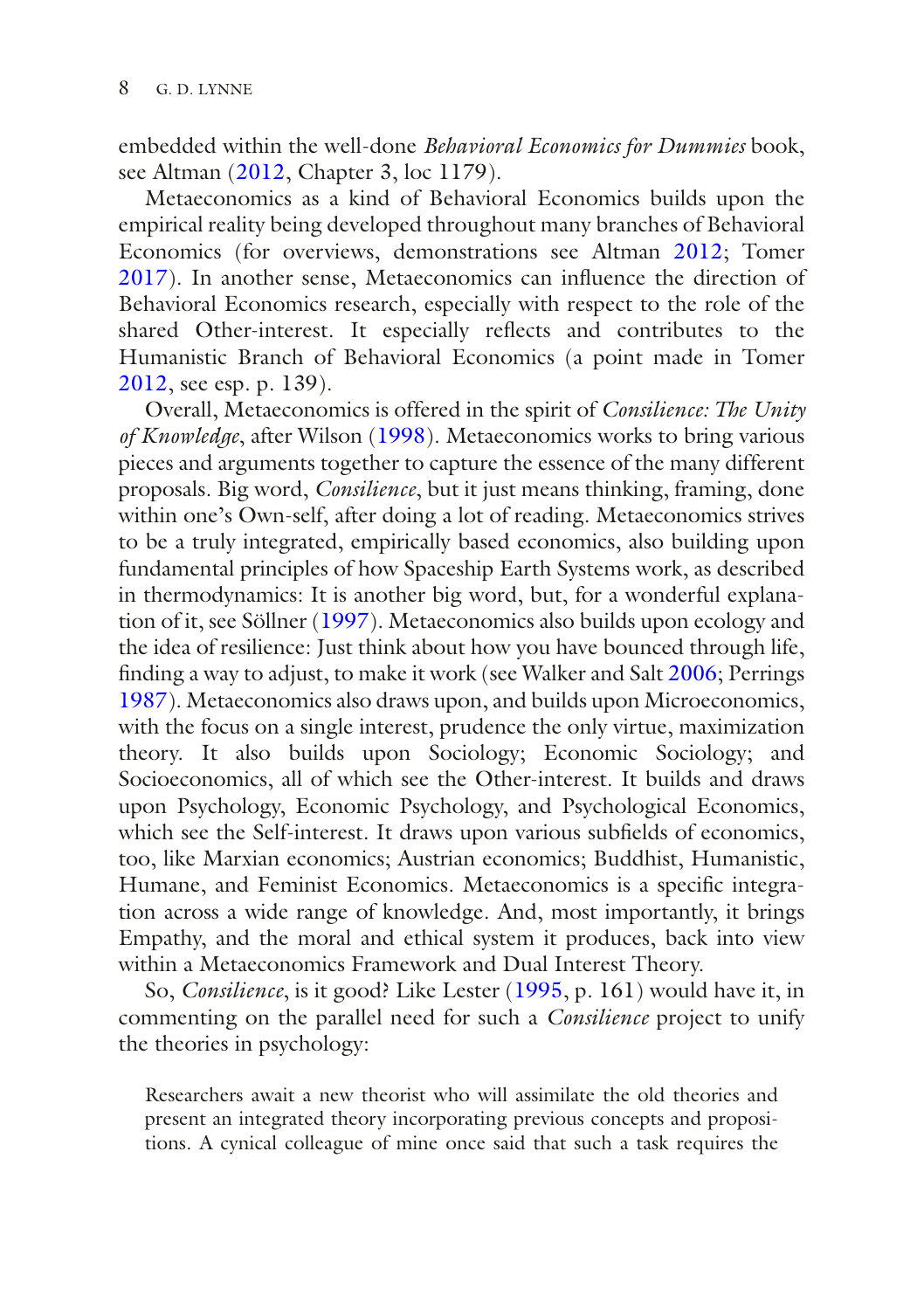services of someone in marketing because the ideas will not be new ones, but merely old ones presented in new packaging.

Metaeconomics is in many ways a marketing project, integrating many old ideas into one framework and theory. Yet, maybe there are just a few new ideas in Metaeconomics, especially as related to the role of Empathy and ethics in the economy? You will have to be the judge.

### Metaeconomics Solves Old Puzzles While Suggesting New Arenas for Testing

Neoclassical Economics, referred to herein as Self-interest only economics, has the Ego-based part of economic choice well in hand. It leaves out Empathy-based ethics, and, the moral dimension, and, what we will learn, the shared Other-interest representing it. Also, in case you had not noticed, Self-interest only economics is well developed and touted as the truth, and nothing but the truth, in Microeconomics. It is represented in hundreds of books and thousands of journal papers. Neoclassical Microeconomics is the mainstream, period. The only other, albeit distant contender for mainstream status, is Neoinstitutional Economics. It is referred to as Otherinterest economics herein.

Now, we think Neoinstitutional (and the older Institutional Economics) framing needs to be paid more attention to, and, we very much do so in Metaeconomics, but also see it as largely atheoretical. One does not generally see a mathematical model or figure, like an indifference curve, or an isoquant, in a Neoinstitutional Economics framed argument. Generally, Neoinstitutional Economics does not use theory as much as in Neoclassical Economics. Metaeconomics holds potential to be said theory. Metaeconomics also integrates across both Neoclassical and Neoinstitutional Economics. Really, you say, how audacious, how presumptuous? Well, think of it as marketing: People who market sometimes are quite so.

#### METAECONOMICS FOR THE GRANDCHILDREN

During the first round of review organized by the publisher, a reviewer suggested: "Just tell me—what is the main take away from Metaeconomics. Can you describe it to your wife, grandchildren, to your seatmate on a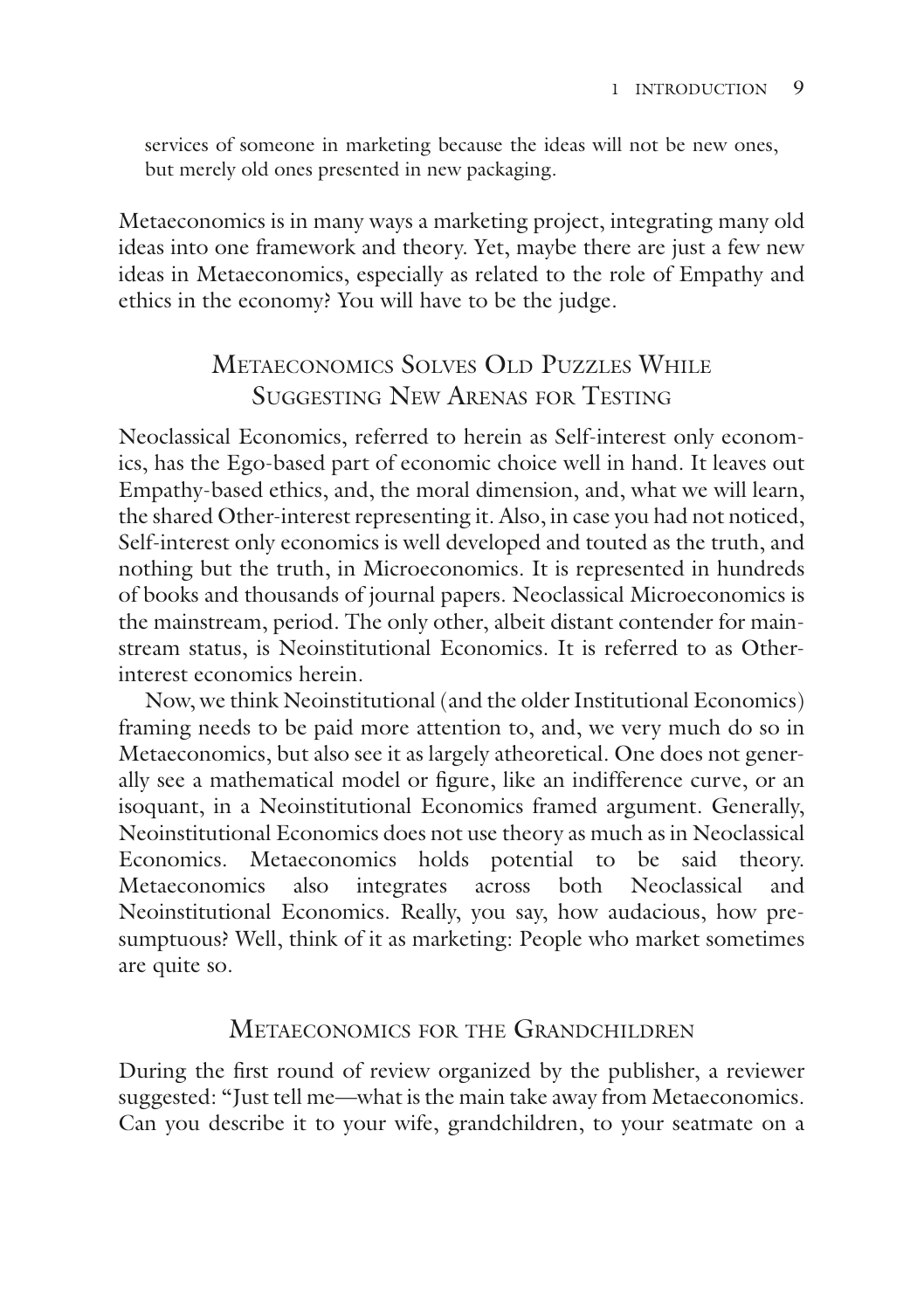plane?" So, before we go any further, let me try the takeaway, realizing it depends on the current frames of reference, but also the personalities of said people.

**For My Wife of 50+ Years** First, I sometimes remind you that "you are town and I am gown." Second, do you recall the marriage counselor who asked, "how did you two ever find each other," in that your personality type is commonly found in the Hollywood community and mine hidden away in a philosophy department in some University? Well, the answer is, empirical: Small towns in North Dakota are really small. And, to top it off, you as my wife of 50+ years (ok, I already said it, but it has been going on for a long time) have always preferred, well before Twitter, 140-character descriptions. It is not likely you will read this book: So, no acknowledgement along the lines of an appreciation for all your edits, albeit your listening to me for over 50 years about the I&We, Self&Other, Market&Government, has been priceless.

So, here is the Twitter version, to start the conversation: "Remember the three candles in our wedding ceremony? We each used our Self-interest candle to jointly light the shared Other-interest candle?" Ok, so it took 138 characters: Pushing it. Metaeconomics is about the three candles, and especially about the third one, the one we lit together. Lighting the third candle, together, was a way to express a certain community and commitment, there, in the act, to a set of shared interests in making the marriage work, "until death do us part." The "shared with each other" part represents an ethical, moral commitment, a moral community, the moral dimension of our marriage. Also, others at the ceremony we might expect also overlapped with our commitment, a shared Other-interest writ much larger than the two of us. Make sense? Now, take a sip of wine, a deep breath, and stay with me a bit more, so we can look further into what role the third candle plays.

The candle we lit, using our individual candles, says that as a couple we would no longer be independent; we are now joint, interdependent, nonseparable (if we work at it, and, it is hard work, as we now know, represented in the empirical data, over-50 years, and the hard work continues). Also, the burning single candle is still within each of us. And, I cannot know what the burn means within you. It is just my best guess, my walking-in-your-shoes and trying to understand what the burn feels like, as we can never know (for the Microeconomics-trained reader: There is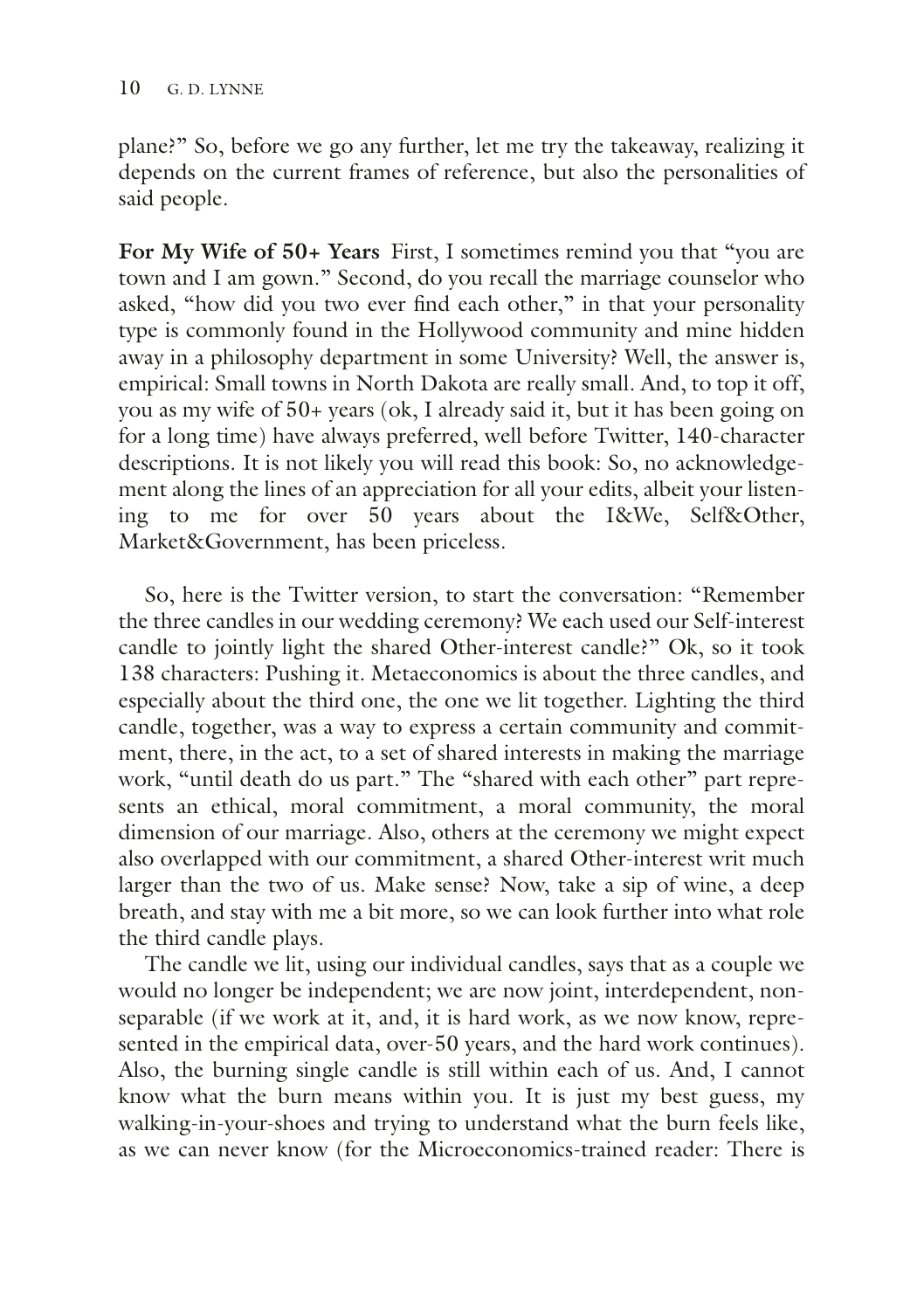actually no such thing as interdependent utility, no such thing as an otherregarding preference. Flawed theory). The third candle is also now both mine and yours, inside, internalized, interdependent, and joint, with our single candles.

Also, it means we must be Self-disciplined, in Self-control, and, when it does not work, help each other to be more disciplined, nudging each other back to Self-control, especially basing the nudge in the shared, good ethic. And, if it does not work, call the police, and bring in the courts to slap a restraining order, put in place some controls. Or, if both nudging and control fails, we part ways. The divorce snuffs out the third candle: So much for the "until death" frame.

Also, it is about a bit of sacrifice: Every person in a relationship with a significant other knows it, and sometimes it is more than a bit? A marriage, a relationship between people, always requires a bit of sacrifice in each domain of interest, a bit of sacrifice in the "I" as represented in "Selfinterest." The sacrifice is essential in order to achieve the gains in the unity of the "We," the "shared Other-interest." It also means a bit of sacrifice in the shared Other-interest, or else we cannot, ironically, be our Own-self. The Own-self, to be happy, needs to sacrifice a bit in both domains of interest. Make sense?

Metaeconomics is about the fact we cannot separate I&We, Self&Other into unique, separable, nonjoint, independent accounts: Want empirical evidence? Well, we know it does not work well for each having our own bank accounts. It also does not work to separate out our mental accounts. It is more productive, contributing to Own-interest, better to put the accounts together into one account, with each still having access for "I" use. The joint account produces more interest. The "sum is greater than the sum of the parts." Only 47 characters.

I went over 140 characters too many times, and it took too long, but we enjoyed sipping faster and faster, through an entire bottle of wine. And, I can now say it even more concisely, even with a wine tongue: "The Me needs a We to Be, but without a Me there is no We." And, that is only 59-characters. Do I get a gold star?

**Now, for the Grandchildren** Well, they are each unique, so let me try it from youngest to oldest, the numbers only meaning their relative ages, in that they are all #1, each being Grandpa's favorite. And, for every one of them, the main thing is: Work at staying on the side of doing the right thing. Grandpa's Metaeconomics is about working hard to ensuring we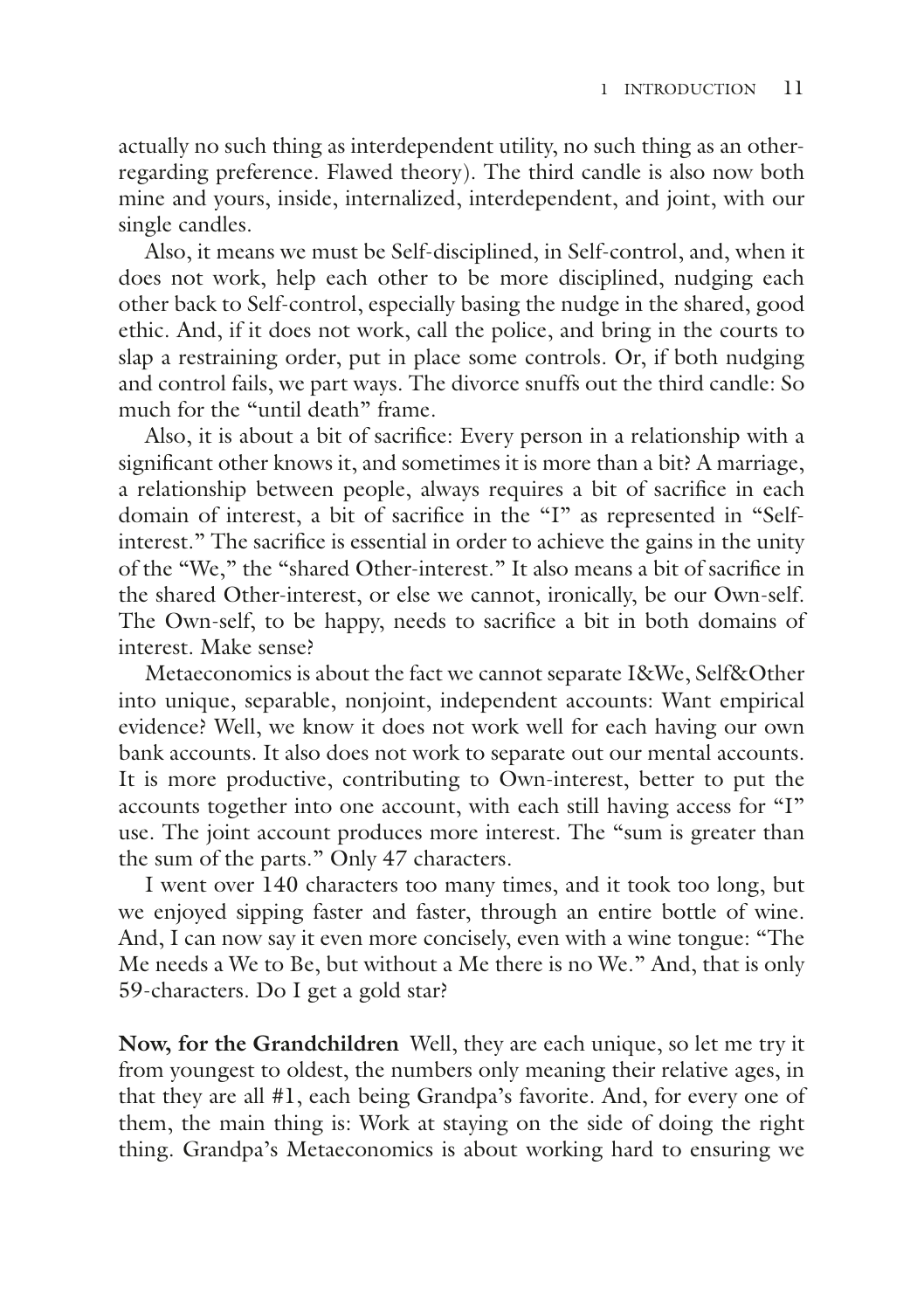are doing the right thing, bringing the moral dimension, the ethical system, into view in our day-to-day lives, and especially in economic choice. It is, writ large, about the golden rule: Do unto others what you would have them do unto you. Life is about balance within: About what you want, what turns your crank, and about what you share with others. And, achieving said balance will be a challenge, as it is hard to stay in Selfcontrol, to stay disciplined, to not go to excesses in what turns our (selfish) crank.

**#1, Grandson** You ask what Grandpa thinks of the idea of multi-universes; wonder out loud about space and space travel; read lots of books; can be very social but you like your own space. You see the big picture. So, first, you likely already know that Einstein believed the thermodynamic laws were the scientific laws least likely to ever be repealed. The 1st Law, the conservation law, says we cannot destroy energy and matter, only changing the form of each. The 2nd Law, the entropy law, says we are on a oneway path to maximum entropy. So, low entropy fuels like the carbon fuels (the gasoline in the car that takes you to Karate lessons) need careful and serious conservation, as we may want a bit of that kind of fuel down the road to do the heavy lifting. It runs the big trucks and road building machinery, with ease. Also, we may want to have a few of the fuels around on the way to the time our fusion reactor, the Sun, around which our Spaceship Earth flies, burns out. So, it is time for you and your friends to start building our own fusion reactor.

**#2, Granddaughter** The dancer, and singer, and likely someday a counseling psychologist for youth and families, we would start in pointing to how dancing and singing is about both Self&Other (shared with others), within your Own-self, In ballet, your favorite, you as a dancer are connected with the shared interest in dancing as an art form, which will affect how you dance, and your enjoyment from doing so. If you move to dancing with another, in a couple styled dance, you will not be able to dance well together unless each of you sacrifice a bit of yourself in order to make a bit more gain in the shared other, better ensuring moving in unity as one. At the same time, there may need to be a bit of sacrifice in the shared other in order to gain enough payoff in the self to motivate the hard work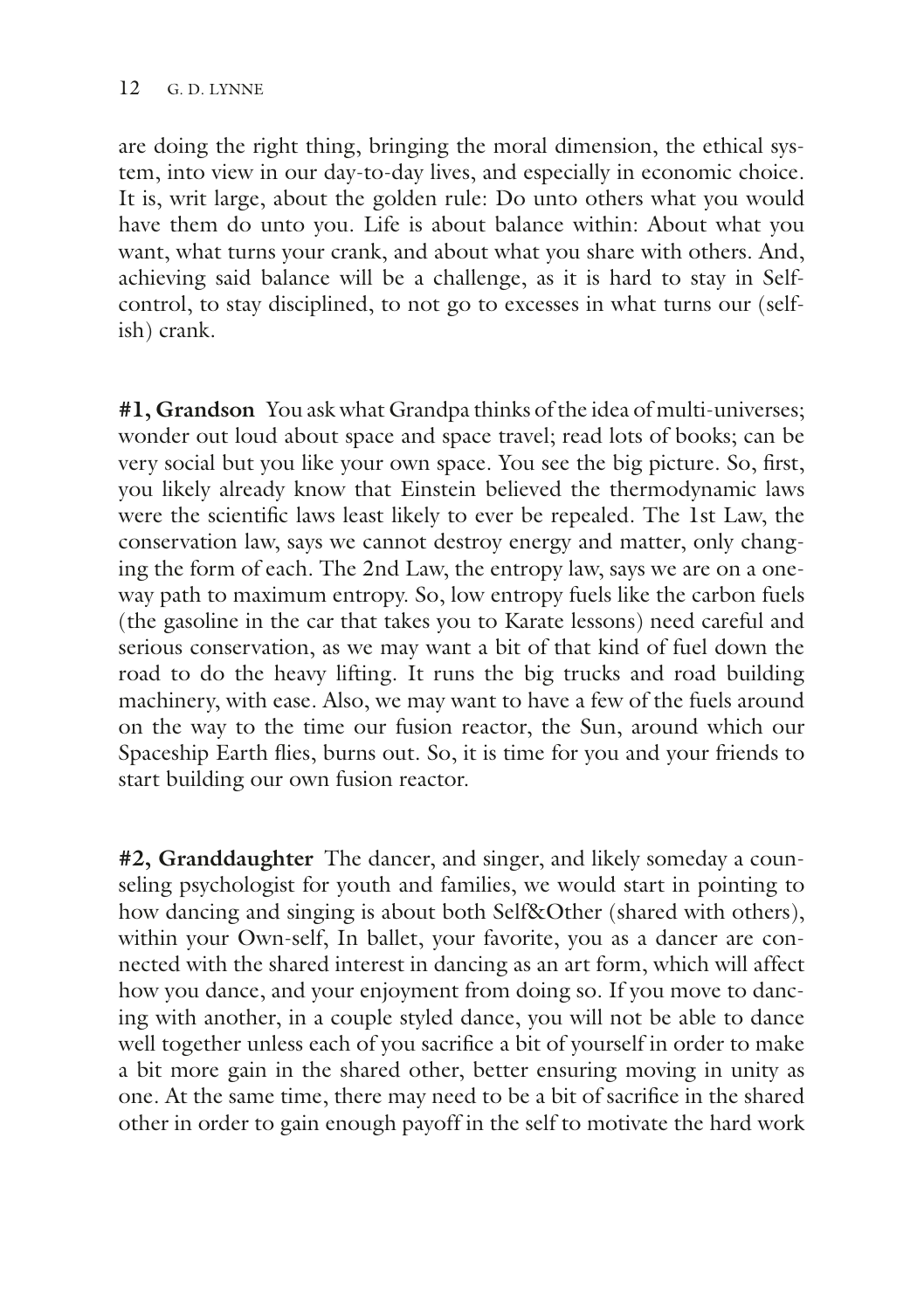of dancing well, individually and as a couple. Dance is all about balance in the self and the other.

In singing, the shared Other-interest is the beauty of the sound, the words put to tune, meaningful words that work together. Yet, it is your beautiful voice, and the payoff from doing it, hearing it for your Own-self, that is also at work.

Now, on youth and family counseling psychology: In counseling, you will be dealing with the Child of your patient, which is in the core of everybody's brain: Reptilian, it is said. It is a part of everyone's personality, the part that wants to do as they please, starting at about age two, and lasting through the teen years. You will also learn as you go that many people want their Child to be more tempered, as in problems with sexual drives, as well as drug addictions, the latter especially common in families at the current time. In effect, many of your patients never did grow-up, never getting much beyond age two, not developing enough Self-control. The child wants to be free to do as they wish, without bounds.

As counselor, you will especially come to know about the parent, another part of everyone's brain, which is what Grandpa refers to as the Other (shared with others, on what is the right thing to do)-interest. Source of the capacity in the brain for Empathy? Mammalian, it is said, especially when the Parent is nurturing. And, as counselor, you will have to do lots of that, including teaching the patient how to nurture Own-self, nurture one's own Child.

**#3, Grandson** You as the sports enthusiast, who wants to work in the sports industry, perhaps even involved in scouting, recruitment, and pay. You will need to understand that paying athletes is clearly a problem in balance in the Ego&Empathy, Self&Other-interest of every athlete on the playing field. You will find that paying individual athletes, feeding their Ego based Self-interest too much, reduces team morale, and team performance. The challenge is to be a bit more oriented to Empathy-based Other-interest, leading to a reasonable, more optimal, inequality. If you pay the better players a bit more, it can give better overall team performance, in that the best athletes on the team will respond to higher pay. On the other side of it, if you pay the better players too much, the resulting extreme inequality leads to resentment by others, counterproductivity, lower overall team performance.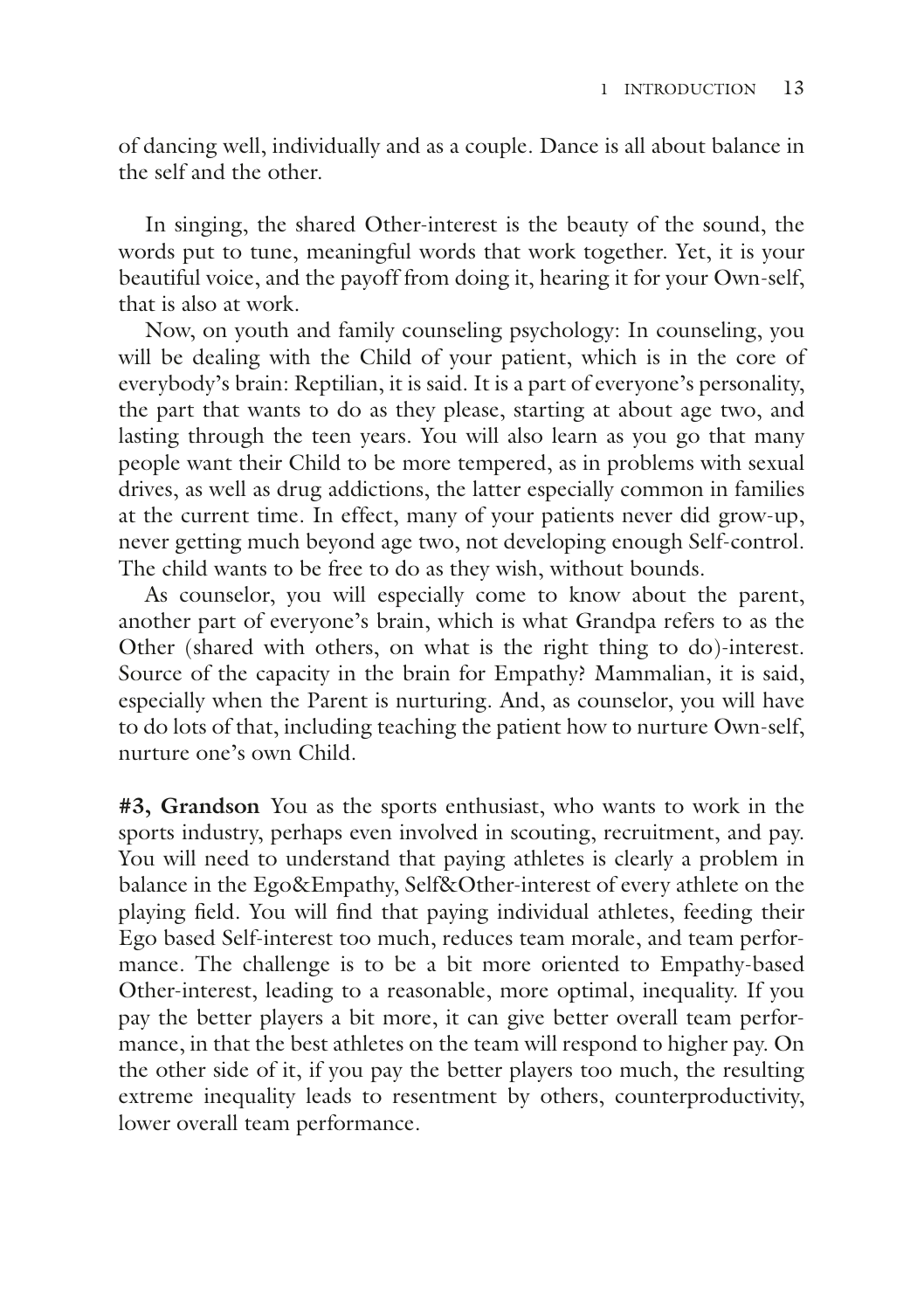Fans, too, tolerate and want some degree of inequality, but when taken to extremes, they quit supporting the team. It is all about balance in the Self&Other-interest, and there is an optimal, best level of inequality in paying athletes, which as a sports person, you will have to address. It is the only way to ensure the team, and each person on the team, will be successful.

Also, how about all the games of monopoly we have played, ever since you were old enough to throw a set of dice, and count the money? It is a game bent on claiming all the property, and profits it can produce. It is all Greed.

Grandpa's Metaeconomics sees Greed as normal, the more basic driver. It is also clear, though, as you and I have learned, that to win one must carefully work to find mutual gains from trade of the property we have accumulated, else we never will obtain sets (recall your favorite set, Boardwalk and Park Place) essential to winning. It always takes a bit of sacrifice in the trade in order to achieve a gain in the shared Other-interest in the trade, the win-win of the Market. Yet, the shared Other-interest was also reduced, a bit, for each of us to achieve a point where we could perhaps move toward greater payoff in the Self-interest from owning the same colored set of property, with houses and hotels built on same.

So, monopoly is about the balance. Without it, bad capitalism is the outcome, as the winner is isolated, living alone behind the locked gates and high walls on Boardwalk and Park Place. Only by starting over (high estate taxes, anyone?), can we once again work toward achieving good capitalism. All the money and property go back to the bank and we roll the dice again, with the hope that perhaps Empathy will better temper the Ego, in the next round of the game.

Intriguingly, we then sometimes shift to masterpiece, the art trading game, with all the grandchildren joining in, which is not only about pushpins (like monopoly, and the dollar value of the piece of art in masterpiece), but also about poetry (the grandpa&grandma–painting sometimes commands a premium price, demonstrating value way beyond what would be deemed rational in Microeconomics, but it is quite rational in Metaeconomics). We also start to observe that #5 Granddaughter tends to win most frequently, as she plays a game of Empathy-tempered pursuit of the Ego-driven quest for the wealth from owning more paintings. So, what is going on? Well, again, it is all about maximizing Own-interest, not just the Self-interest. Masterpiece tilts toward Empathy; monopoly tilts toward Ego. Balance is the best.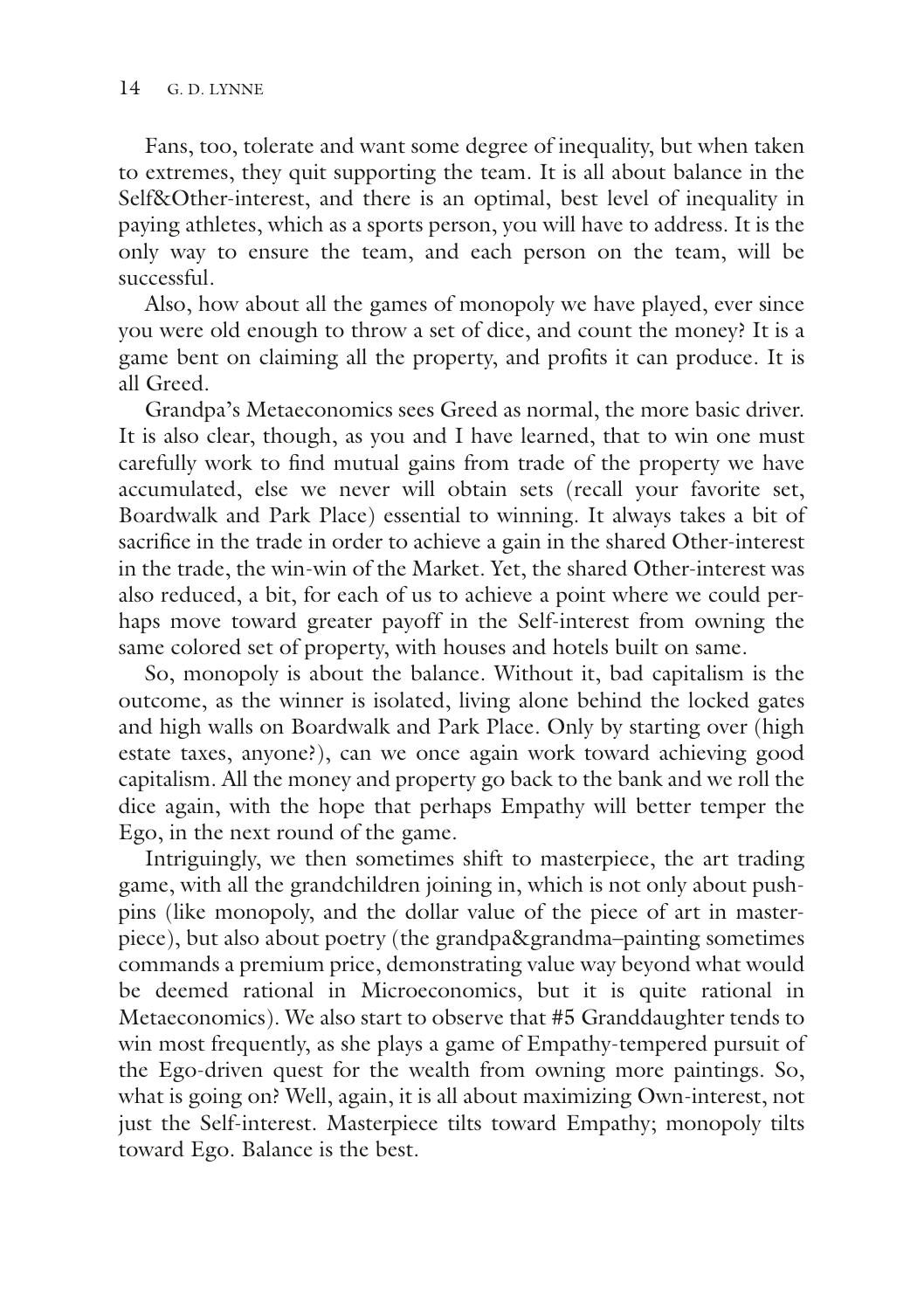**#4, Granddaughter** Ok, so you are quite social, and also the one who has a passion for elementary education, but also likes to take her dad's credit card to the mall, which means the income from teaching will probably not work. So, your passion for teaching, which is more about what is shared with the students than about self, which is to be applauded, does not pay well. Value exceeds price. Such sharing is part of the notion in Grandpa's Metaeconomics that is referred to as the Other (shared with others, internalized within Own-self, about public education)-interest. So, what do?

Well, join and be active in the teacher's union, walk-out on the street to get the politician's attention, especially the attention of people who do not want to pay taxes for educating the public, and vote for politicians who do support it. Working in private sector education is also an option (have to get close to the money to make money, and the private sector has almost all of it right now), but working in private education can only work for you if the shared Other-interest within the private school system is a good Other-interest, one that works for you. And, in the meantime, have a plan B.

And, on your social side: Well, you clearly understand Grandpa's shared Other-interest, as in members of your sorority having such an interest. Your sorority has a shared Other-interest to help the community writ large, as well as the community within. You, and me, and everyone we know, need balance in I&We, Self&Other, and student&sorority.

**#5, Granddaughter** You as the scientist, a laboratory researcher and academic, looking to unlock the genome to enable precision medicine, will face special challenges because of the current environment with all the skepticism about the role of science in both the Market&Government. So, much like your sister who is oriented to the shared Other-interest in education, you will face special challenges. Saying it again more directly: Science has fallen from favor. Too many current political leaders do not believe in science. Fascist Politics and Fascist Religion, sometimes blended, are working to discount all reputable sources of facts and information, including the universities. Even the science of pandemics is not to be trusted: Coronavirus, anyone?

We might guess that some believe the electronics to send meaningless tweets just magically appeared, not realizing it was public tax dollars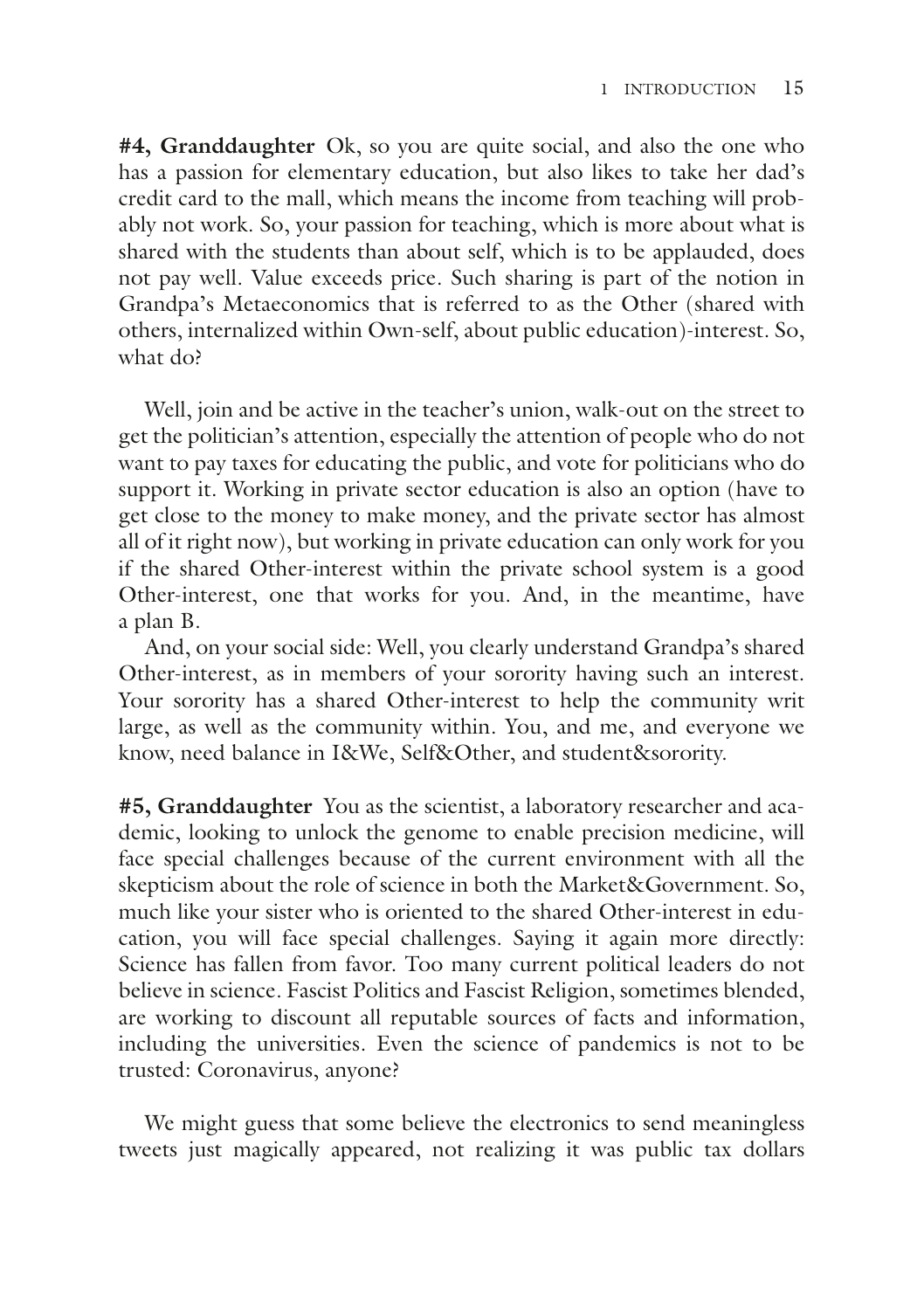funding public research that created the key pieces of the technology. So, I guess we will have to go back to living in caves, or, perhaps mighty stone towers, symbols to the anti-science gods who focus on egoistic-hedonistic drives. Yet, without science, there may not be any water and electricity, and carbon-based fuels (as we are using them entirely too fast), nor any technology to run them. We will have to deal with pandemics using verses from old religious books, as the science budgets are cut to shadows of their former selves, and scientists are discounted.

On a positive front: Extreme income and wealth inequality on the Spaceship means some who have amassed huge amounts of wealth (a dozen families on the Spaceship Earth now control more wealth than over one-half of the entire wealth on the Spaceship) may help? Hopefully, at least a few of said people will come to realize the foundation of the wealth is in science, understandings on which good wealth is made, not just taken, and kept. So, there will be a few who are investing in science and research, albeit they are generally unwilling to pay taxes to do it in public universities (e.g., not adequately funding the Land Grants, which have filled the supermarkets with high quality food, but now scramble to keep their doors open). So, go to work in a private university, as it is where the money is.

**For the Seat Mate on an Airplane Who Is a Business Person, or Is Otherwise in the Market** It is a weekday, so, because of the substantive amount of business travel during the week, odds are the seat mate is a person from the business world, working in the Market, so we will start here.

Ever heard of Milton Friedman (as in Friedman and Friedman [1980](#page-29-12))? Well, he is the guy, an economist, a Chicago school, Neoclassical, Microeconomist with a Libertarian bent, who focused on the Self-interest only. Friedman believed the business manager has no social responsibility to the suppliers, customers, communities, or the Spaceship Earth System. In fact, the only responsibility is to maximize the Self-interest of the Econ, measured in shareholder value, and, we might surmise, because they go together, also maximize CEO pay (typically meaning the Chief Executive Officer, but often acting like the Chief Ego Officer, about which Friedman would have approved). Metaeconomics starts with the shared Otherinterest, the moral dimension, the moral community, the ethic in play, and asks the CEO to act more like a Chief Empathy Officer.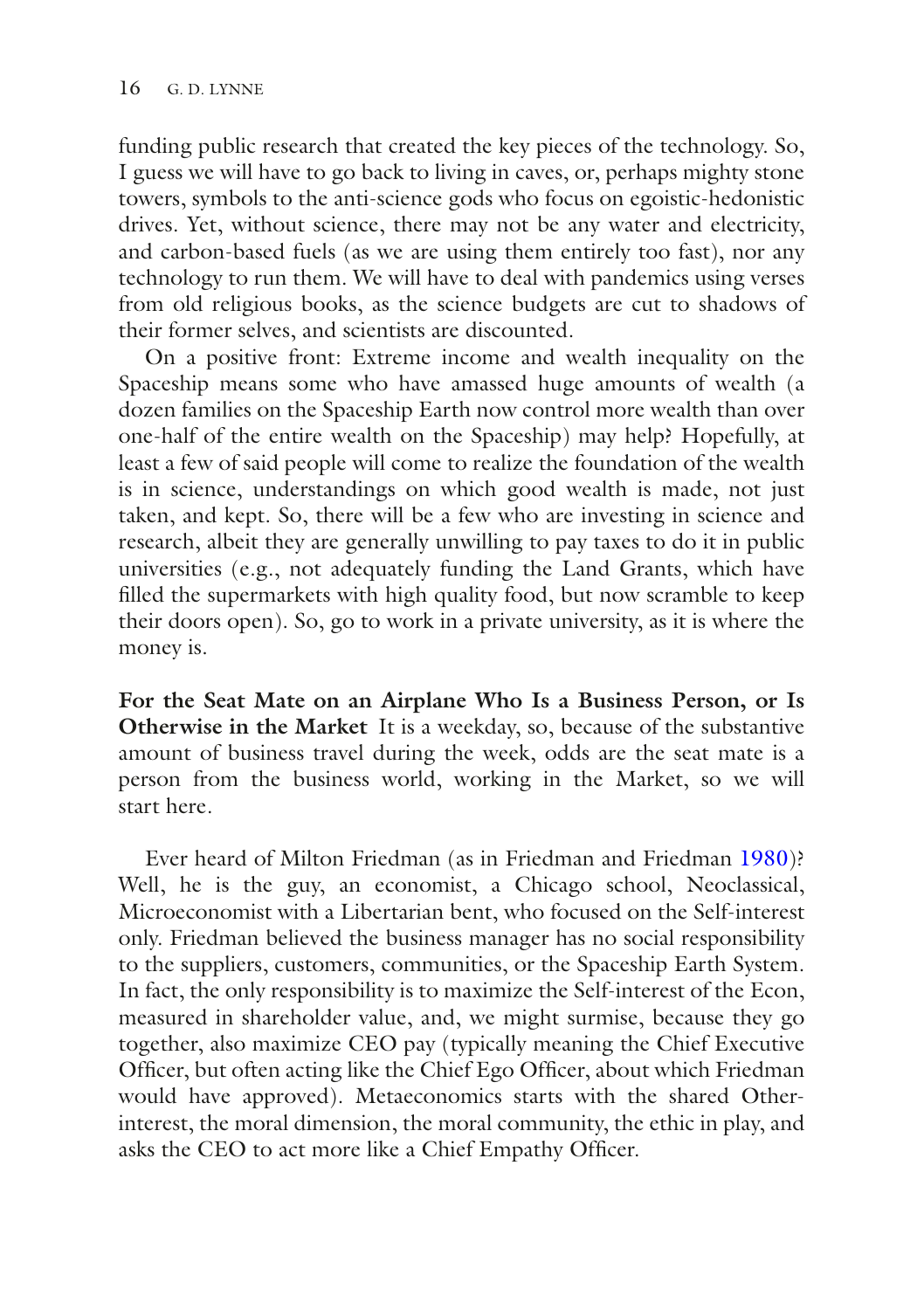Metaeconomics still recognizes the key, primal role of Self-interest (it is in our genes, in our reptilian core, the cold-blooded snake in each of us). It sees the essential need to focus, too, on the returns to shareholders (to keep investment flowing) and on adequate CEO pay (to retain the incentives to keep costs down and profits high, to pay higher share prices). But, shift the balance a bit away from Ego to Empathy: Makes sense?

Metaeconomics also suggests, as an empirical question, that the extreme inequality virtually ensured by bad capitalism is a public health problem, which business really does have a social responsibility to address. Did Friedman get it wrong? Probably. Like baseball teams, business is more productive with ideal amounts of inequality, not extreme inequality (and, if the seatmate is a baseball fan, we could go further into the well-researched reality about extreme inequality reducing both each person's and the team performance, alluded to in the conversation with #3 Grandchild).

In fact, rather than to encourage the current sense of entitlement, we see at both the lower and upper rungs of the income and wealth ladder, Metaeconomics suggests the business managers' task is to find the best level of inequality; in effect, reduce prices to consumers; pay both raw produce and processors, the input suppliers, employees and middle-managers more; contribute to the community; and pay the costs of Spaceship Earth sustainability. Specifically, reduce CEO pay, relatively speaking. Support minimum wages, at levels sufficient to give a living, and not depend on the Government safety-net. With sufficient pay, individuals could perhaps even save money for retirement, so social security could be reduced. And, let the shareholder/stock prices find their best level, after the best balance is achieved. What think?

**For the Airplane Seat Mate Who Is a Politician, Political Appointee, Bureaucrat, Manager, Employee in the Government** The main charge of someone in Government is to represent the shared Other-interest, as represented in the constitution; law produced through legislation; administrative rules and regulations, and the efforts of the administrative agencies, like the US Environmental Protection Agency, US Department of Agriculture, US Food and Drug Administration, and US Department of the Interior, to list a few; and Common (ethics based) Law arising out of, and interpreted by, the judicial system, widely applied and not to serve a narrow Other-interest of only a few. And, there is no such thing as a deep state: Conspiracy theory, only, to avoid paying the price of Government, which is about the shared Other-interest, writ large, when it is good. So,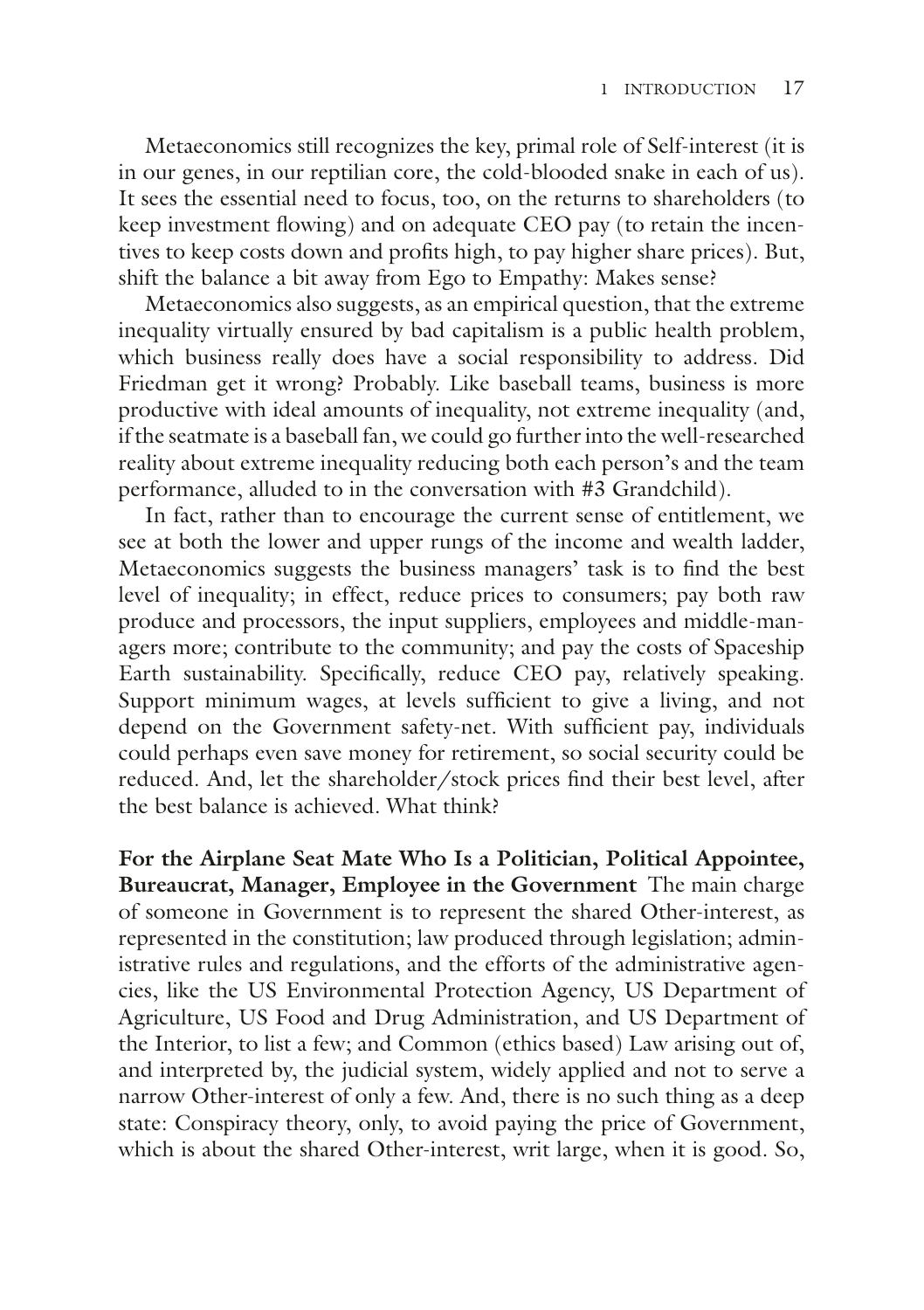it also means being careful to not represent just the narrow, special (narrow other) interests, the factions, the political tribes, which naturally arise. And, especially, the person in Government needs to avoid that which arises whenever capitalism founders a bit, represented in always reappearing Fascism. It is especially important to be wary of the Fascist Politicians (and their Fascist Religious supporters) who promise to fix everything.

As a Government person, watch out that you do not encourage bad rent seeking: And, be aware, it is common to find rent seeking at both ends of the spectrum. It is found among the lowest-income (e.g., welfare programs, fraud and deception in disability programs) and among the highest-income people (e.g., trade restrictions, giving renewals on patents that are not justified, bank bailouts with bonuses to the bankers who created the mess in the first place). Both ends tend to think they are entitled. One reason the middle-class is essential: It seems persons in the more nearly optimal middle ground of inequality often seek balance? At least it is an intriguing empirical question to ask. Also, extreme inequality registers with resentment in the middle-class, who tends to pay for the entitlement at both ends of the income and wealth ladder.

Also, as a Government person, it is essential to understand that good balance in Market&Government is still about liberty and freedom for each person, including you, to pursue Own-interest. As McCloskey [\(2019\)](#page-31-3) would have it, encourage the humane liberal pursuit of income and wealth; encourage a humane, ethical, and empirical science–based Economy.

Now, the reviewer did not mention my Political Isle friends. It seems it would also be a good idea to have a chat with them, especially given the tendency to form into tribes, like the Conservative Isle Tribe and the Progressive Isle Tribe.

**So, First to My Conservative Friends** Just as you generally do as Conservatives, in the Conservative Tribe, Metaeconomics starts with recognizing Ego-based Self-interest is more primal, wired into our human nature. Manipulating, nudging, and otherwise trying to change it is likely futile. So, I know that you as Conservatives say, "forget Government, even if science based," as a tool to mold and change human nature. Accept human nature for what it is, and use the Market for its expression; use an unfettered, free Market, to unleash the entrepreneurial spirit, paying people with the creativity and work ethic to bring about new products, markets, and economies. Inequality is inherent in human nature, and unequal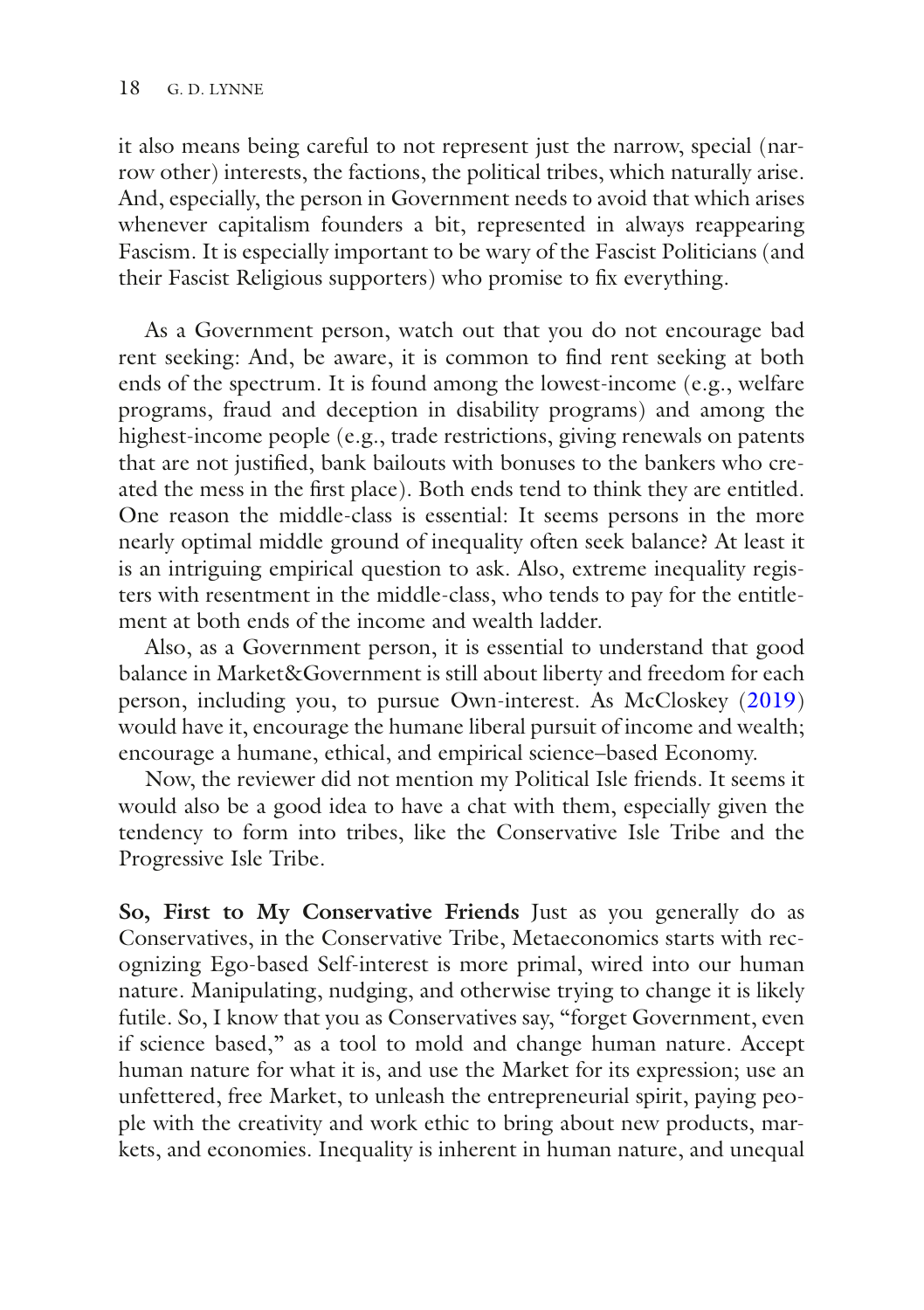outcomes, such as in extreme income and wealth inequality, is presumed the right thing to do, the right outcome. The emphasis is on nature rather than on nurture, on Ego rather than on Empathy.

Metaeconomics acknowledges the nature&nurture frame, but sees each as interdependent with the other, not in competition. It does not make economics a kind of untested ideology or theology, instead subjecting it to empirical testing. For example, is extreme inequality in practice a good thing, or does it just lead to bad capitalism, which seems to be the outcome (indicated by populist and Fascist responses to it)? And, if it is bad capitalism, what do we do about it?

Conservative thinking is also more prone to focus on the short term, without perhaps enough regard for both the current and longer-term costs on others? Am I understanding it is short-term thinking? There seems to be far less concern for sustaining the environment on Spaceship Earth, which is essential for long-term viability: Why? Why do you as a Conservative, even though on average, a fearful bunch (suggest you read Hibbing, Smith, and Alford [2014](#page-30-11), for the empirical evidence) not concern yourself with the tragedy of the excess? Ever hear of Garrett Hardin ([1968](#page-30-12))?

Ironically, however, as easily explained in Metaeconomics, your Conservative frame does see a role for the Other-interest, too, just like do your Progressive friends; it is a more narrowly defined Other-interest, however, as represented in the traditional family, religion, and local community (as argued in Deneen [2019a,](#page-29-1) [b](#page-29-2)). I understand that you do not want either nudges or outside controls to come from the Government, albeit you allow, encourage religious controls (like anti-abortion controls placed on women and their bodies), and demand the Government does it? It seems you stand for minimal Government, until maximum Government serves your needs better? For Metaeconomics, it is more of an empirical question, looking for what works best, rather than asserting controls, especially when the church&state is being brought back into joint control? It is essential to remember that the founding fathers separated church and state. Metaeconomics does not see an "&" as a good thing for church and state.

Also, Metaeconomics understands that the Legislative Branch is to play the larger role, as the Conservative Isle sees it. Well, fine, but then we must ensure the Legislative Branch represents all the people: Ensure everyone can vote, anyone?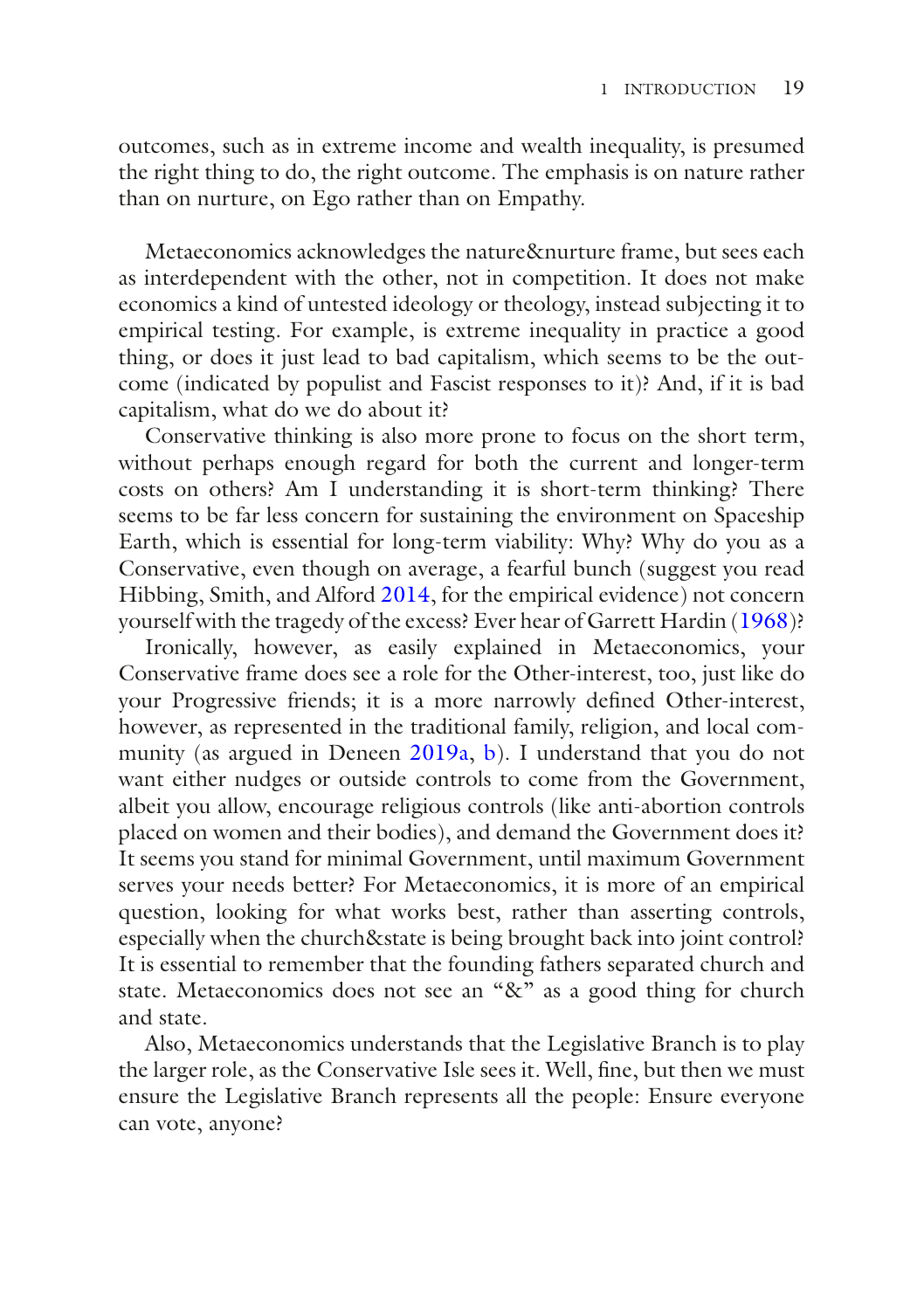**Now, to the Progressive** Well, also much like Metaeconomics, Progressive thinking in the Progressive Tribe sees the role of an Empathy-based Otherinterest and sees a role for Empathy in Tempering and otherwise influencing Ego-based Self-interest. You are not as sure as your Conservative friends that it will happen on its' own, so Government plays a larger role.

Also, in general, Progressives have a stronger belief in science, in the empirical reality, it can bring to addressing complex problems. It is also a main feature of Metaeconomics: Go and do fact finding, the empirical testing. As a result, it comes to positing that human nature is not a given, and, indeed can be influenced, perhaps behaviors changed (become a recycler, anyone?) with good (often defined as science based) policy. Government is to play a role in influencing human nature.

So, the Progressive Isle is more about nurture than nature, more focused on Empathy than Ego. While people are given freedom and liberty to grow the Market, Government must also grow in order to deal with the inherent excess of the Market, and to help the Market keep within bounds. It generally requires science-based nudges and controls, the latter as represented especially in administrative regulation and law. In the Progressive frame, the Administrative Branch grows in relative influence over time, while the Legislative Branch works to bring in law that can be elaborated and put to work in the Administrative Branch. The Judicial Branch is expected to facilitate progress (Progressive) in that which is the content of the shared Other-interest, widely shared, for every Traveler, not just a narrow few.

**To Both my Conservative and Progressive Friends** So, who has it more correct, the nature version of humans as Econ touted in the Conservative Isle, or the nurture version of humans as Human (which includes the Econ tendencies, too) as touted in the Progressive Isle? Well, as Metaeconomics makes clear, there is an element of fact in each realm. It is about nature&nurture, Self&Other, and, to both sets of friends, about Conservative&Progressive-politics, looking for the best outcomes from integration across the Isles.

### Brain Biology: The Triune Brain

As alluded to at the outset, the three forces of Ego-based Self-interest, Empathy-based Other (shared, but internal to Own-self)-interest and Self-control (see Fig. [1.1](#page-21-0)) reflect the fundamental biology of the triune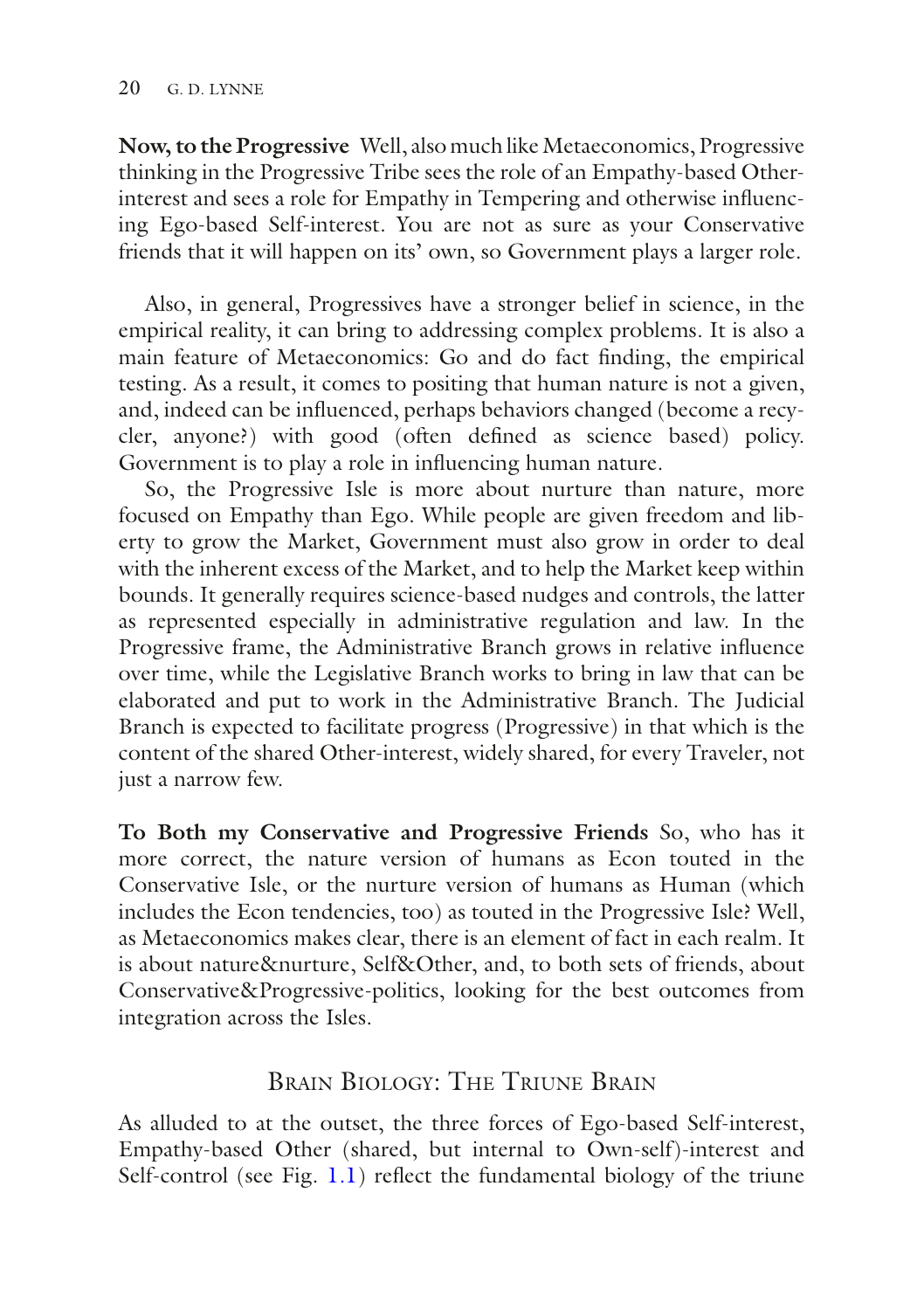brain as posited by Maclean [\(1990\)](#page-31-9) and developed further by Cory ([1999](#page-29-11)). The theory is based in Paleontology, Evolutionary Biology, profoundly recognizing the evolution of our beings, and as such is an evolutionary theory. It also needs to be understood: The Triune Brain Theory faces some controversy, as highlighted by Reiner ([1990](#page-31-13)). Yet, the review had several problems in it, as Cory ([1999\)](#page-29-11) makes clear. We draw heavily on the Lynne ([2002](#page-30-13)) review of Cory ([1999](#page-29-11)) in the next few paragraphs.

Cory ([1999\)](#page-29-11) starts with a call for *Consilience*, "a concerted effort toward unifying the natural and social sciences" (as developed in the com-panion book, Cory [2000](#page-29-13)). It is also about integrating across science& ethics, which is the plan and driver of the Metaeconomics book, too. Cory seeks a higher-level generalization of the brain (Cory [1999](#page-29-11), p. 26), arguing that we continue to evolve toward a triune brain, a "triality" (Cory [1999,](#page-29-11)

<span id="page-21-0"></span>

Fig. 1.1 Conflict systems model of the triune brain suggesting the need to balance the Ego-based Self-interest  $(I_G)$  and the Empathy-based Other-interest  $(I_M)$ in order to maximize the Own-interest. (Source: Author's creation, inspired by Cory [1999](#page-29-11), p. 33)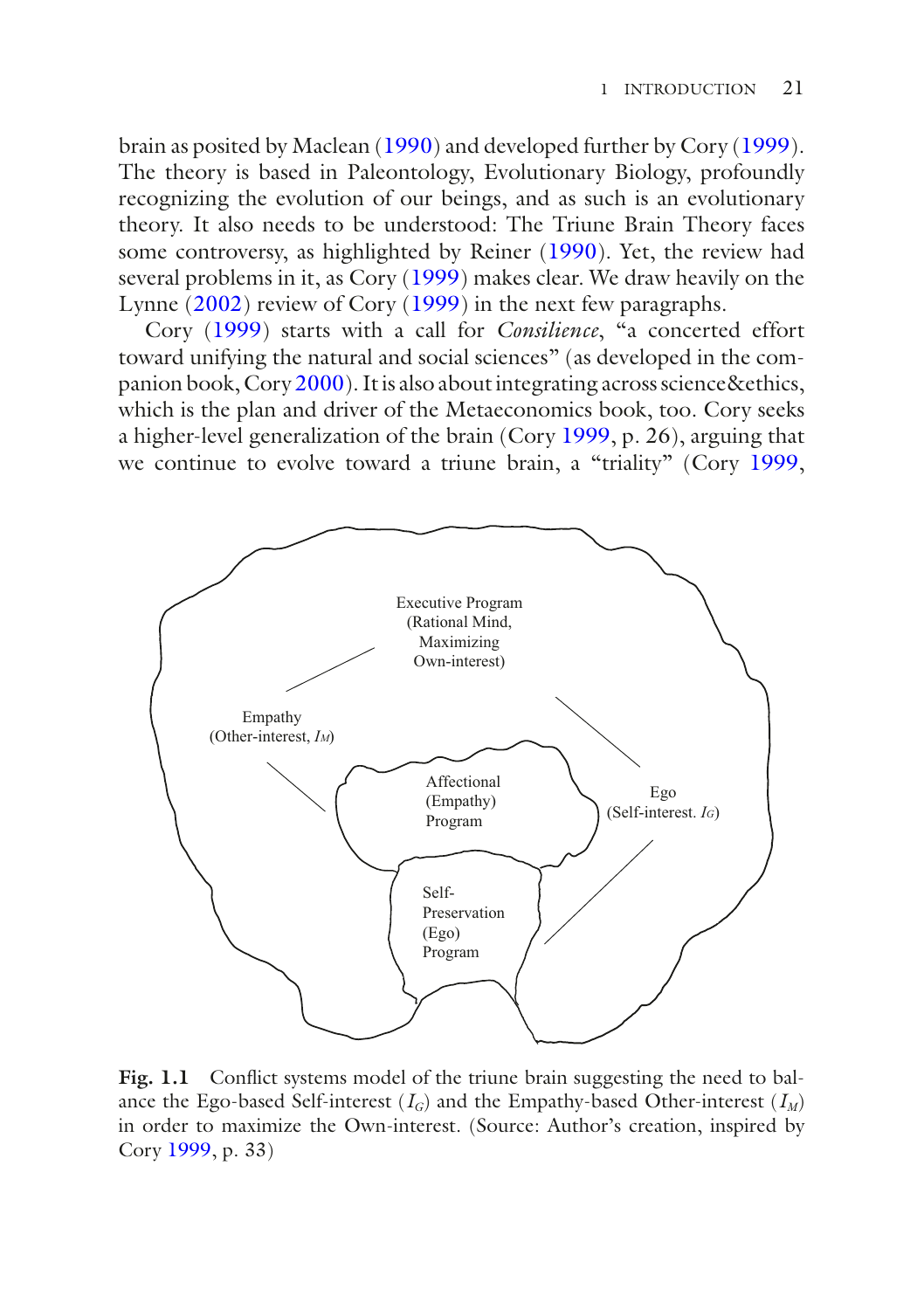p. 34), building upon propositions in MacLean ([1990\)](#page-31-9). We need to recognize an egoistic Self-interest; an empathetic Other-interest; and a dynamic, cognitive, rational balancing of the two semi-autonomous tendencies, the "Executive Program" as Cory [\(1999\)](#page-29-11) refers to it, doing the balancing. All three dimensions are represented in Metaeconomics.

Building on MacLean ([1990](#page-31-9)), Cory [\(1999\)](#page-29-11) argues that the structure of the human brain rests on the proto-reptilian core, which is the source of the Ego-based Self-interest, dating back to the dinosaurs, the source of such terms as "cold blooded" or "a snake" and other descriptions: Disparaging characterizations of humans, for sure. The terms actually better describe the Econ represented in Neoclassical Microeconomics (Cory did not use such characterizations, which as noted come from Thaler and Sunstein [2008,](#page-32-3) the Econ and the Human, but are useful ways to represent the framing in Cory [1999](#page-29-11), who well understood the differences). And, as Hedges [\(2018,](#page-30-3) p. 90) says it "…the state of egoism is in contradiction with human nature and hence to precarious to endure." Being just an Ego-based Econ is not an easy life.

Intriguingly, while the dinosaurs were the dominant species on Spaceship Earth for millions of years "they never developed a society or civilization of any kind" (Cory [1999](#page-29-11), p. 112). It took the paleo-mammalian overlayer, which is the source of the Empathy-based Other-interest. Empathy brought the human into civilization as we now know it. The Market, being driven primarily by Ego, needs to be tempered by the Empathy of the community, generally represented in a good Government. As stated in Lynne ([2002](#page-30-13), p. 583):

The egocentric, selfish, greedy, mastering, self-expanding and 'self-interest practiced with guile' (from Cory [1999](#page-29-11), p. 74), part of humans … could not have led to anything even partially resembling what we now experience in modern life because this core lacks nurturing. We needed to see the evolution of the empathetic, loving, giving, cooperating, nurturing structure represented in the paleo-mammalian, other-maintaining (Cory [1999,](#page-29-11) p. 27), other-interested overlayer to evolve what we know as modern experience and society. This part of the brain provides the "biological glue" and the "moral consciousness" of life (Cory [1999](#page-29-11), p. 27). So, in reality the reptilian core that holds the self-interested autonomous tendency is counter-balanced by the other-interest, causing humans to be at best "semi-autonomous creatures" submerged in a "pervasive social context" (Cory [1999,](#page-29-11) p. 45), the latter arising due to the mammalian over-layer. This also suggests there is no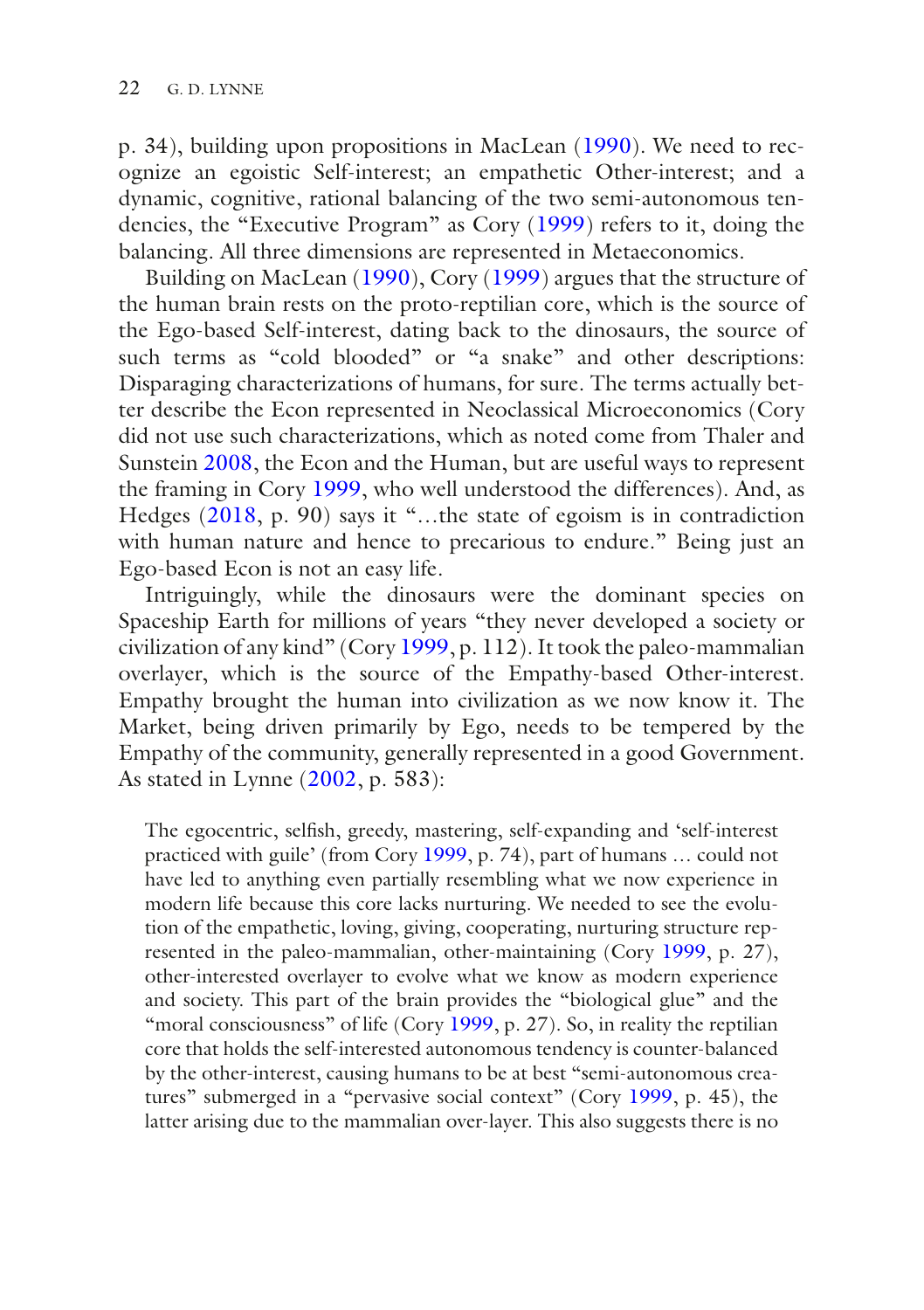such thing as a "positivist, value-free human politics, economics … society" (Cory [1999,](#page-29-11) p. 59), in that empathy, or lack of it, is always an influence.

As Cory [\(1999\)](#page-29-11) makes clear, there is an on-going reciprocity, encouraged by Empathy, resulting in a kind of inherent struggle and conflict between the forces of Self-interest and Other-interest. The goal is to achieve balance. Because the brain is intertwined, the two forces, interests are jointly arising, being nonseparable and interdependent. The challenge is to find a way to represent the jointness, the reality in a formal economic framework and theory.

Cory [\(1999\)](#page-29-11), probably because of having some background in computers, uses computer terminology and framing to propose how the balancing is accomplished. There is a kind of programming, software if you like, in each domain of interest. It needs to be reconciled in the software in a third area of the brain, a "dynamic range (Cory [1999](#page-29-11), p. 37)," working to deal with the algorithms in the "egoistic range" with its "self-preservation programming" (Cory [1999](#page-29-11), p. 30) and in the "empathetic range" with its "affectional programming" (Cory [1999,](#page-29-11) p. 30). It is the latter that makes the Human (not the Econ) mindful, sensitive to the decision context, the community, the moral community as it were, in the background. Cory ([1999](#page-29-11)) claims the Human experiences inordinate stress if there is not a reasonable balance achieved in the Ego&Empathy, and Self&Other-interest.

Metaeconomics builds said ideas into the Metaeconomics Framework and especially into Dual Interest Theory. It incorporates the Cory [\(1999\)](#page-29-11) contention that the Empathy is clearly a force in economic supply while the Ego plays a substantive role in demand. As stated in Lynne [\(2002,](#page-30-13) p. 584), Cory [\(1999\)](#page-29-11) claims that we, in the economy

unconsciously supply, as if by an invisible (empathetic) hand …involving "a mystical, unexplained dynamic … (Cory [1999](#page-29-11), p. 92) that which the egoistic self wants, e.g., wheat and meat produced in a largely unconscious way to satisfy the material demand for food. Both society and the markets embedded in society have been "unconsciously and incrementally" (Cory [1999](#page-29-11), p. 84) structured from the empathetic side. So, when the market clears, the tension between ego and empathy subsides. In the perfect market, then, the transaction costs are zero, which is to say the conflict is resolved in the reciprocal interplay of ego and empathy. Real world market transactions are a "mammalian legacy" (Cory [1999](#page-29-11), p. 78), and with empathy driven trust, transactions costs will be low.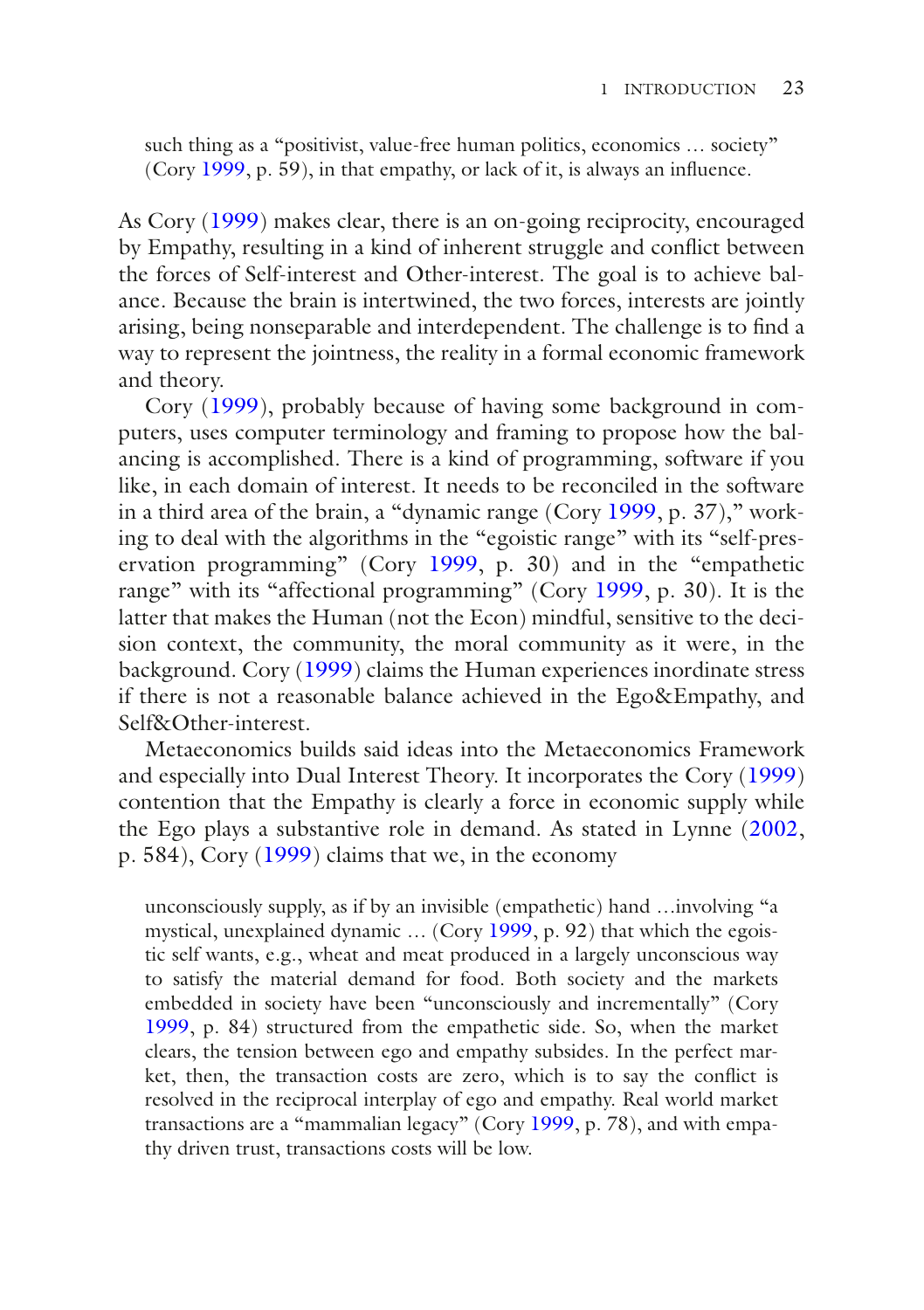Metaeconomics also proposes that Empathy will keep transactions costs low; in fact, see an empirical test in Lynne, Shonkwiler, and Wilson ([1991](#page-30-14)), which demonstrates transactions costs increasing at an increasing rate as Empathy-driven other (reflected in shared attitudes and norms)-interest diverges.

The Cory ([1999](#page-29-11)) point that supply is heavily influenced by Empathy is well taken, in that a supplier must produce to the Market; similarly, demand is heavily influenced by Ego, in that hedonism as a part of egoism is a major driver in what is in demand. As stated in Lynne ([2002,](#page-30-13) p. 585):

Perhaps the ego wants organically grown wheat and meat, and the suppliers unconsciously provide wheat and meat using industrial processes with pesticides and hormones. The suppliers have to become aware … become conscious … with the need to empathize with the egoistic demand for organic product … and, then, only revert back to the again unconscious but new empathy path, producing organic products. The reoccurring consciousness of the empathetic side brings a continuous dynamic. Transaction costs rise as the tension builds; transaction costs decline as the market clears. It is through empathy, and reciprocity, that transaction costs are reduced. By leaving empathy out, we also fail to ask if all the children have enough wheat and meat [or, as Cory ([1999,](#page-29-11) p. 91) asks it, "Do all the children have shoes?"

Empathy is essential in order to keep transactions low in the Market. Ironically, Ego has become ever more the only force in the Market, and in society in general, as indicated by rising narcissism (Piff [2015\)](#page-31-14), and increasing tension in the Market. It is no small wonder why we see such chaos in the bad capitalism of the day, which has led to bad politics, too.

Arguably, the ideas from Cory ([1999](#page-29-11)) are also consistent with framing and theory represented in Smith ([1759/1790,](#page-31-0) [1776/1789](#page-31-1)), as characterized in Lynne [\(2002,](#page-30-13) p. 585):

That is, Adam Smith also saw the potential complementarity, a kind of symbiotic balancing on a higher plane reflecting mutual limits, in his other book, *The Theory of Moral Sentiments*. He writes to us about "the third station" (and, thus, implicitly about "triality") which is Cory's empathic structure and its sympathetic programming, where the individual is "to go" (in an abstract sense) for contemplation and reflection, before making the substantive economic decision. Through such conditioning of the egoistic drive for self-interest, we emerge with a better decision. This is Smith's invisible hand. As E.L. Khalil ([1990](#page-30-15), p. 266) interprets Smith, we emerge not with a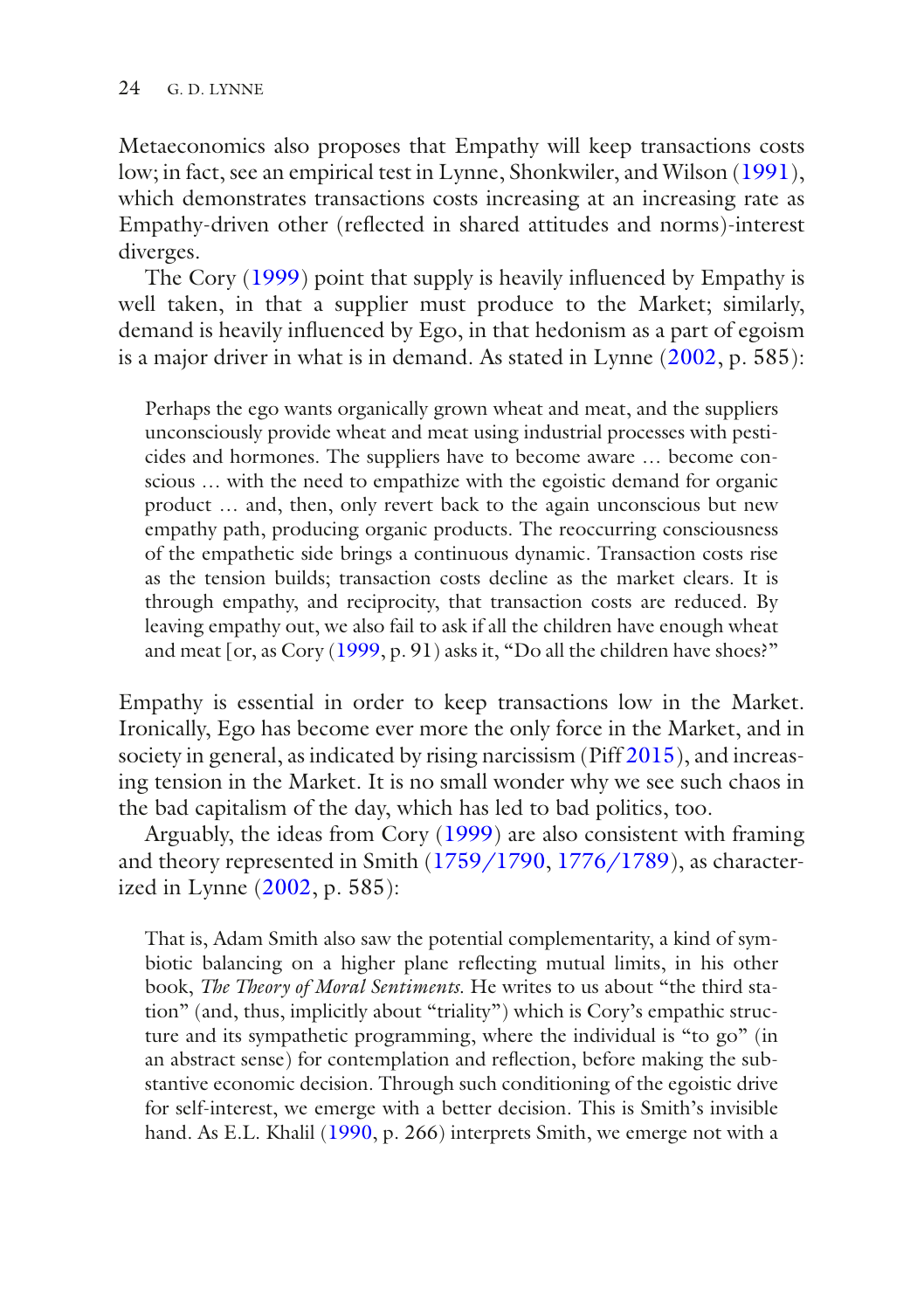mixture of the two stations, but as a "distinct entity," beyond *both* selfinterest (ego) and altruism (empathy). We achieve the true wealth of a nation only with such symbiotic and integrated balance, which is the takehome message from Cory, as well: "Our self-interest, whether expressed as local, state, national, or regional interests, must be tempered with empathy for all others who share the planet with us … " (Cory [1999](#page-29-11), p. 113) lest we fail to manage inherent scarcity, and fall victim to our individual selfexpansion (Cory [1999](#page-29-11), p. 62). The entire ecological system, all living creatures … the plants, animals, and all humans … are part of the other-interest.

So, Cory [\(1999\)](#page-29-11) also finds the new Neoinstitutional Economics, as represented in North ([1990](#page-31-15)) and Williamson [\(1975\)](#page-32-9), as well as the Public Choice School of Economics (Buchanan and Tullock [1967\)](#page-29-14), and Rational Choice Sociology (see Coleman [1987\)](#page-29-15), as problematic. Again, from Lynne ([2002](#page-30-13), p. 586):

the new institutional economics represented in North and Williamson; the public choice of Buchanan and Tullock; and rational choice sociology represented in Coleman, missing the point: All ignore empathy, which ironically is what institutions are largely about. While Cory does not mention it explicitly, it is the case that the old institutional economics following in the lines of both Commons and Veblen also misses the point, but in the other direction: It is so heavily focused in the empathetic realm that the necessary abstraction to represent the reality of self-interest, which has to be an abstraction in that it does not exist without empathy, fails to emerge as a substantive part of their analytical engine. Yet, the Commons' and Veblen lines both see the need to make the unconscious, conscious … and actively design institutions, which is also a theme in Cory [\(1999,](#page-29-11) p. 84). The new institutional economics does contribute, as Cory argues it, by focusing attention on the individual, on the individual brain, as in methodological individualism. It also contributes by highlighting utility maximization within organizations involving opportunism, "self-seeking with guile," which then focuses attention on the reality that organizations largely exist to facilitate empathy. Such organizations serve "to order or regulate reciprocity" (Cory [1999](#page-29-11), p. 67) for survival of the organization (and the individual) by placing opportunistic behavior in view as deviant behavior (Cory [1999](#page-29-11), p. 87). The new institutional economics also highlights bounded rationality, that the neocortex, the rational part of the brain, has limits in acquiring and processing information. In the Cory model, bounded rationality also means we now see a kind of mutually limitative process at work, with ego limiting empathy and empathy limiting ego. We move to a higher plane, improving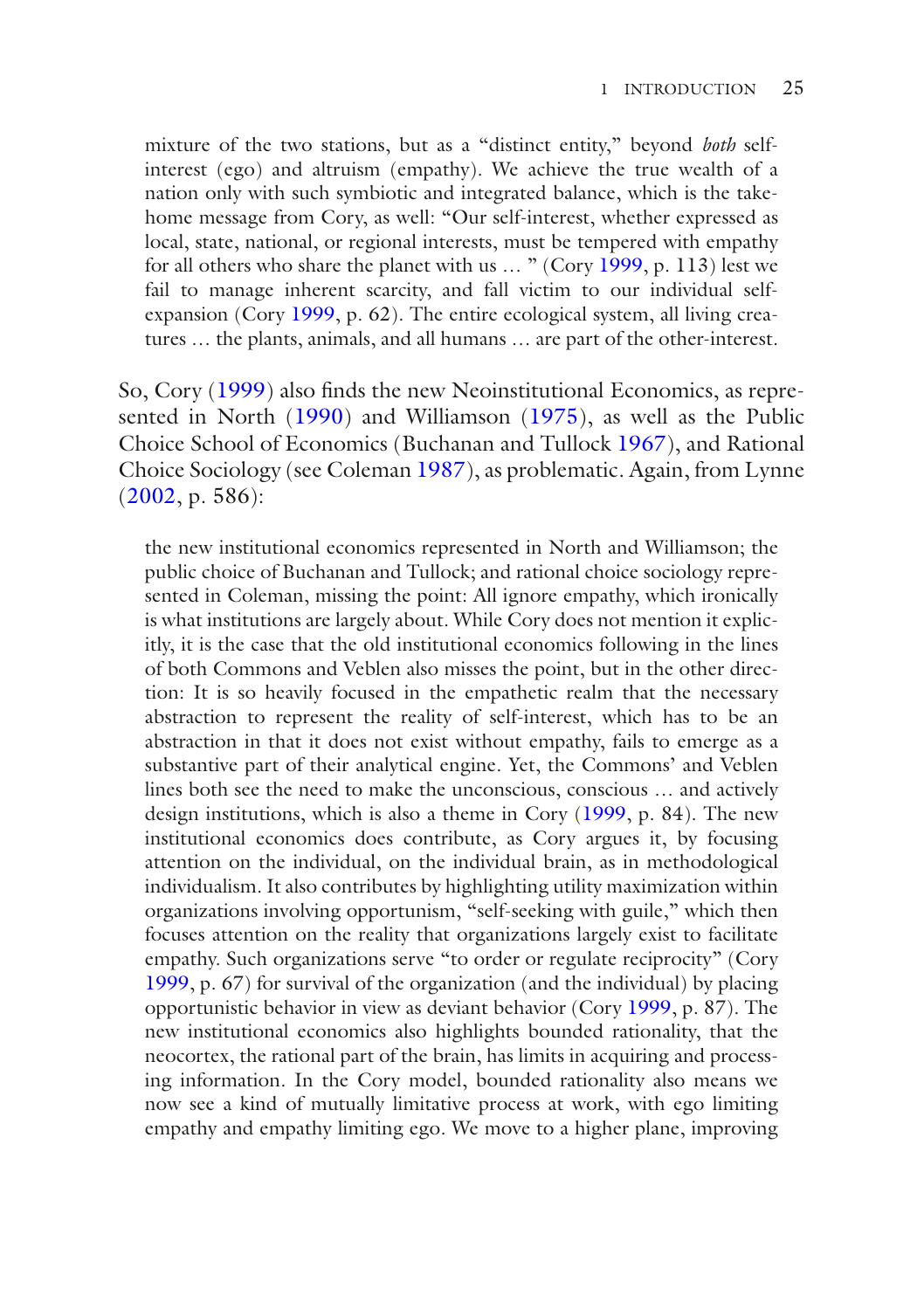our predictive powers on the "aggregated basis of probability" (Cory [1999](#page-29-11), p. 43), with higher probability the measure of our success.

Cory focuses on statistical probabilities about the balance in Ego&Empathy, and Self&Other-interest, recognizing that (Lynne [2002](#page-30-13), p. 586):

Sometimes ego takes over: Some are wired and conditioned more toward self-preservation (Cory [1999,](#page-29-11) p. 42). Others are wired and conditioned more toward affection: These sub-groups can especially go awry if the mutual affection focuses on very bad things, perhaps even leading to killing the opposition that holds some other affection. Hope springs eternal, however, that rationality and balance will overcome, built upon "generalized moral stages" and shared moral development Cory [1999](#page-29-11), p. 43). Given that even Adam Smith's confidence in the invisible hand construct waned over time (Cory [1999](#page-29-11), p. 92), however, it is time to move on, to focus on the "invisible hand of brain structure" (replacing it with the) "intentional hand" (Cory [1999,](#page-29-11) p. 94) to build empathetic institutions, including the market…. Perhaps unfortunately, and that which leads to the real challenge for science, this empathetic part is largely in the unconscious, in the background and implicit in our seemingly only self-interested action, although virtually always operant and affecting the outcomes.

The need to build in the intentional hand, the Visible Hand, and that the Invisible Hand is a myth, is also a theme in Samuels, Johnson, and Perry ([2011](#page-31-5)). We need an alternative Metaeconomics that includes role of an intentional, Visible Hand in tempering and conditioning the outcomes from the more primal Self-interest. And, like Tomer ([2017](#page-32-6)), Metaeconomics sees the Visible Hand as a humanistic hand.

The first organized attempt by a group of scientists (1) to work in the spirit of consilience relating to the core ideas in Maclean [\(1990\)](#page-31-9) as elaborated and connected to social and economic science by Cory [\(1999\)](#page-29-11), and (2) to propositions coming more out of philosophy, economic and social science at about the same time as represented in Lynne [\(1995,](#page-30-9) [1999\)](#page-30-16), led to a special session at a joint SABE/IARP conference in 2004. Cory and I had agreed that we needed a way for characterizing and representing the new theory, which we had both come to from quite different paths. He had come by route of neuroscience and biology; I had come by route of philosophy and social science.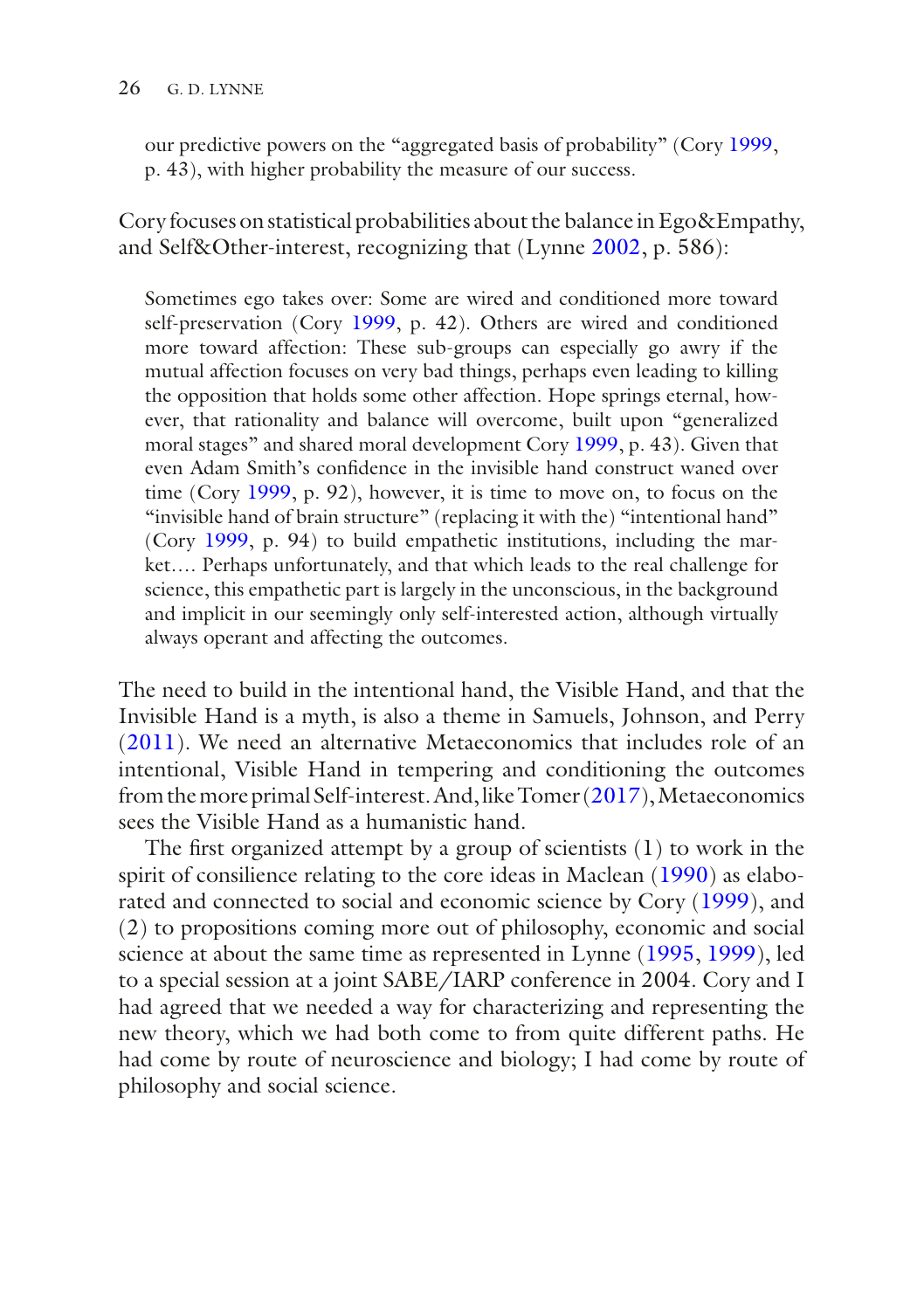We decided to call it Dual Motive Theory and explored what it was and could be at that conference (see Cory [2006a](#page-29-16)[,b;](#page-29-17) Levine [2006;](#page-30-17) Lynne [2006;](#page-30-0) and Wilson [2006\)](#page-32-10). An Ego-based Self-interest motive and an Empathybased Other-interest was proposed, with the motives reconciled and balanced in the rational part of the brain, with a Visible Hand at work to accomplish the balancing. We proposed a parsimonious model to represent the evolving triune brain. We started with the sovereign consumer and retained the Enlightenment view that it is the person who is to count. It is the person with rights, freedom, and liberty who is the well-spring of action. We also proposed a theory consistent with methodological individualism: We focused on the person.

Also, as an aside: It was my suggestion in the early-2000s that we label it Dual Motive Theory. A few years later, while working in my own research program with several students and others, by the time of Sautter et al. ([2011](#page-31-16)), we started to use the convention of referring to it as Dual Interest Theory, instead. We changed the name in that it potentially made for better communication with other economists. The idea of an interest is more commonly used in economics. Cory [\(2018\)](#page-29-18) continued referring to it as Dual Motive Theory. To reconcile the two, it works to think of the interests as being reflected in the motives.

#### Thermodynamic and Spaceship Earth Reality

Neoclassical Economics is built on a Newtonian base, wherein everything could be reversed and started over, so there is no need to consider limits. Spaceship Earth is like a giant billiard table with cause and effect, and, the balls can always be re-racked and started over. Every person, every entity is independent of every other entity; interdependence is at best a minor, not important condition. The Market, composed as it is of independent people, with plentiful freedom and liberty, unbounded, to choose will always find the way. Any *Tragedy of the Commons* (as characterized by Hardin [1968\)](#page-30-12) is presumed impossible, because the Market will adjust accordingly. Tragedy with social costs is a myth, according to the Libertarian Economics frame (see Cheung [1978\)](#page-29-19), a close relative of Neoclassical Economics.

In rather dramatic contrast, Neoinstitutional Economics, as well as Metaeconomics, builds upon a foundation of thermodynamics (see Zimmermann [1933/1951;](#page-32-11) he was an institutional economist). Everything, every Traveler, is embedded within the Spaceship Earth System, which has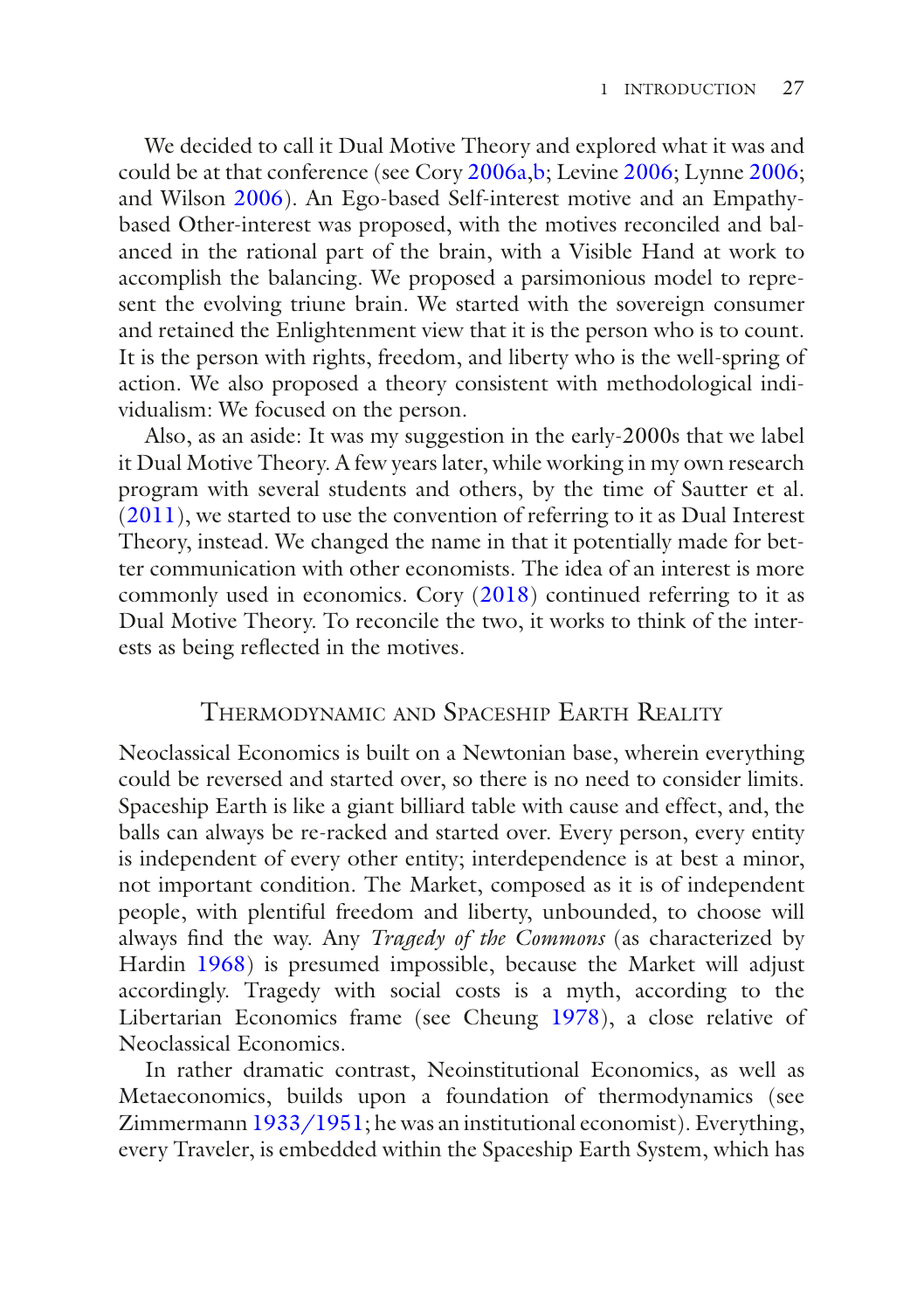limits, and, as a result, things are often if not always irreversible. As a result, Government is viewed as playing a key role in tempering the excesses of the Market. The role is especially in doing and funding basic research relating to pollution and energy, searching for what it means to be sustainable. Science-based knowledge can then be used to do things like set carbon emission limits, fishing limits, and water withdrawal limits, to list a few. The Government is seen as playing a key role in at least nudging if not picking the throughput rate and path, in order to avoid the Tragedy.

Metaeconomics recognizes 1st and 2nd Laws of Thermodynamics, the conservation law, and the entropy law. There are thermodynamic limits to Spaceship Earth. The 1st Law highlights, the limits to absorb and process residuals and pollutants. Spaceship earth can only handle so much waste, so there is pervasive interdependence, and large social costs. Every production process is joint with every natural process. Only Empathy can resolve it.

The other thermodynamic limit is the fact of ultimately reaching a state of maximum entropy, as 2nd Law highlights. The Sun ultimately burns out (the fusion reactor runs out of matter on which it runs), which also points to another kind of pervasive interdependence; massive social costs are the natural order of things, also pointing to the need to operate with Empathy.

So, the Metaeconomics key is Empathy, a point also made by Brown et al. ([2019](#page-29-20)). Empathy is essential to making the way through time, recognizing we face limited absorption of wastes and eventual extinction of the Sun, and, perhaps, the extinction of every living organism traveling on the Spaceship at the time. Empathy is the key to making it a happier journey.

#### **REFERENCES**

- <span id="page-28-0"></span>Ainslie, George. 1986. Beyond Microeconomics: Conflict among Interests in a Multiple Self as Determinant of Value, Chap. 6. In *The Multiple Self*, ed. John Elster, 133–176. New York: Cambridge University Press.
- <span id="page-28-2"></span>Altman, M. 2012. *Behavioral Economics for Dummies*. Mississauga: John Wiley and Sons, Kindle ed.
- <span id="page-28-1"></span>Angyal, Andras. 1941. *Foundation for a Science of Personality*. New York: The Commonwealth Fund.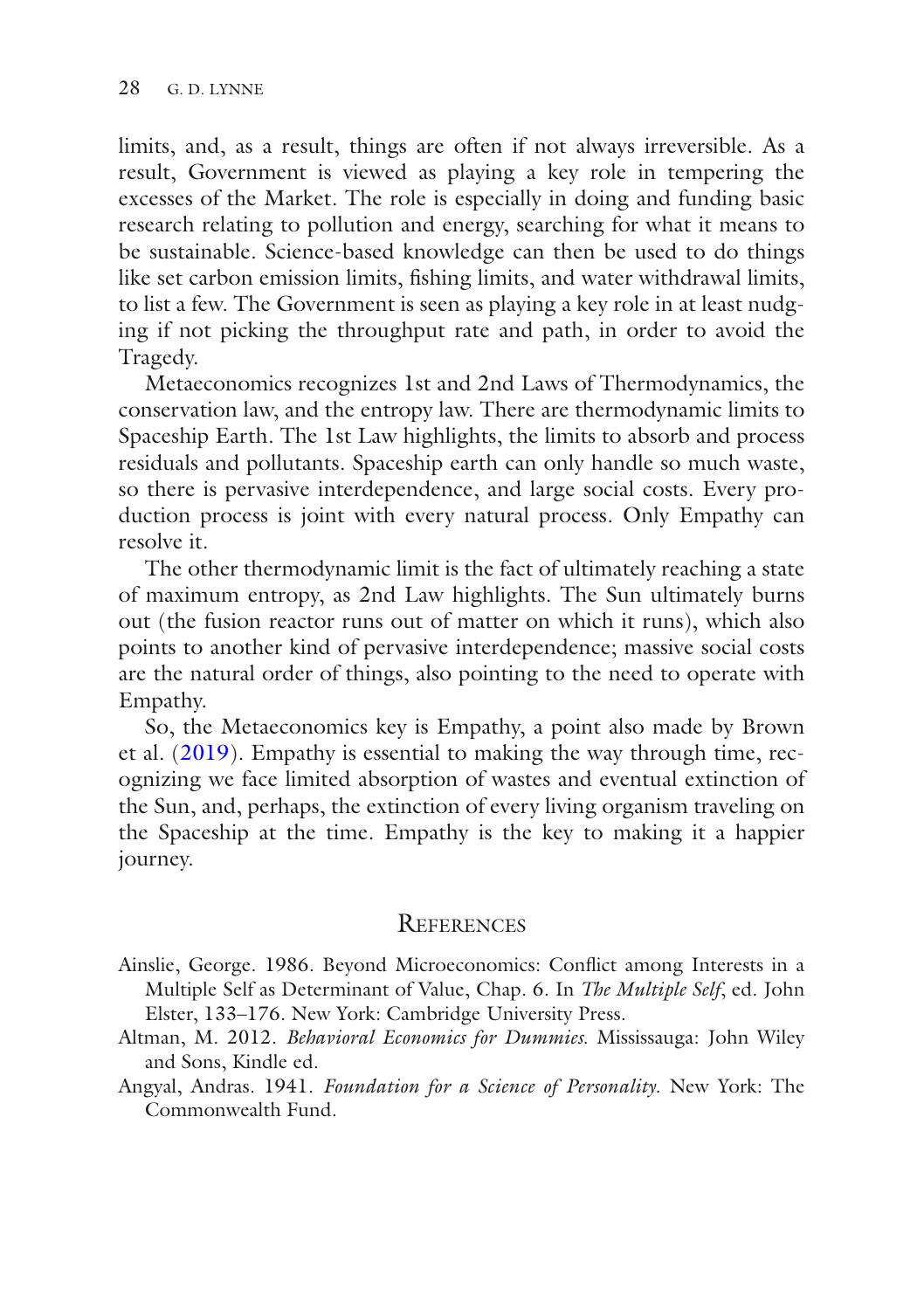<span id="page-29-10"></span>———. 1965. *Neurosis and Treatment: A Holistic Theory*. New York: The Viking Press.

<span id="page-29-5"></span>Berne, E. 1961. *Transactional Analysis in Psychotherapy*. New York: Grove Press.

- <span id="page-29-20"></span>Brown, K., W.N. Adger, P. Devine-Wright, J.M. Anderies, S. Barr, F. Bousquet, C. Butler, L. Evans, N. Marshall, and T. Quinn. 2019. Empathy, Place and Identity Interactions for Sustainability. *Global Environmental Change* 56: 11–17.
- <span id="page-29-7"></span>Buber, Martin. 1923/1958. *I and Thou (Translated by R.G. Smith in 1958 from the German Version, ich and Du)*. New York: Charles Scribner's Sons.
- <span id="page-29-14"></span>Buchanan, James M., and Gordon Tullock. 1967. *The Calculus of Consent*. Ann Arbor: University of Michigan Press.
- <span id="page-29-19"></span>Cheung, S.N. 1978. *The Myth of Social Cost*. London: The Institute of Economic Affairs.
- <span id="page-29-15"></span>Coleman, J.S. 1987. Psychological Structure and Social Structure in Economic Models. In *Rational Choice: The Contrast between Economics and Psychology*, ed. M.W. Reder Hogart. Chicago: The University of Chicago Press.
- <span id="page-29-16"></span><span id="page-29-13"></span><span id="page-29-11"></span>Cory, G.A. 1999. *The Reciprocal Modular Brain in Economics and Politics*. New York: Kluwer Academic/Plenum publishers.
	- \_\_\_\_\_\_. 2000. *Toward Consilience*. New York: Kluwer Academic/Plenum Publishers.
	- ———. 2006a. The Dual Motive Theory. *Journal of Socio-Economics* 35 (4): 589–591.
	- ———. 2006b. A Behavioral Model of the Dual Motive Approach to Behavioral Economics and Social Exchange. *Journal of Socio-Economics* 35 (4): 592–612.

<span id="page-29-18"></span><span id="page-29-17"></span>———. 2018. *Delusions of Economics: And the Way Forward*. Behavioral Ecology Press. (see [https://www.amazon.com/Delusions-Economics-Jr-Gerald-Cory/](https://www.amazon.com/Delusions-Economics-Jr-Gerald-Cory/dp/0692946926/ref=sr_1_2?dchild=1&qid=1597358203&refinements=p_27:Jr+Gerald+A+Cory&s=books&sr=1-2&text=Jr+Gerald+A+Cory) [dp/0692946926/ref=sr\\_1\\_2?dchild=1&qid=1597358203&refinements=p\\_](https://www.amazon.com/Delusions-Economics-Jr-Gerald-Cory/dp/0692946926/ref=sr_1_2?dchild=1&qid=1597358203&refinements=p_27:Jr+Gerald+A+Cory&s=books&sr=1-2&text=Jr+Gerald+A+Cory) [27%3AJr+Gerald+A+Cory&s=books&sr=1-2&text=Jr+Gerald+A+Cory](https://www.amazon.com/Delusions-Economics-Jr-Gerald-Cory/dp/0692946926/ref=sr_1_2?dchild=1&qid=1597358203&refinements=p_27:Jr+Gerald+A+Cory&s=books&sr=1-2&text=Jr+Gerald+A+Cory))

- <span id="page-29-1"></span>Deneen, Patrick J. 2019a. A Defense of Conservatism That Veers toward Liberalism. Opinion. *Washington Post* (Washington, DC), June 21, Digital.
- <span id="page-29-2"></span><span id="page-29-0"></span>———. 2019b *Why Liberalism Failed.* Kindle ed. New Haven: Yale University Press. DeWaal, F. 2009. *The Age of Empathy*. New York: Harmony Books.
- <span id="page-29-4"></span>Elster, J. 1979. *Ulysses and the Sirens: Studies in Rationality and Irrationality.*

1993 ed. New York: Cambridge University Press.

- <span id="page-29-6"></span>———., ed. 1986. *The Multiple Self*. New York: Cambridge University Press.
- <span id="page-29-8"></span>Etzioni, A. 1986. The Case for a Multiple Utility Conception. *Economics and Philosophy* 2: 159–183.
- <span id="page-29-9"></span>Frank, R.H. 2004. *What Price the Moral High Ground? Ethical Dilemmas in Competitive Environments*. Princeton: Princeton University Press.
- <span id="page-29-12"></span>Friedman, Milton, and Rose Friedman. 1980. *Free to Choose: A Personal Statement*. New York: A Harvest Book: Harcourt.
- <span id="page-29-3"></span>Fukuyama, Francis. 2006. *The End of History and the Last Man.* Kindle ed. New York: Free Press.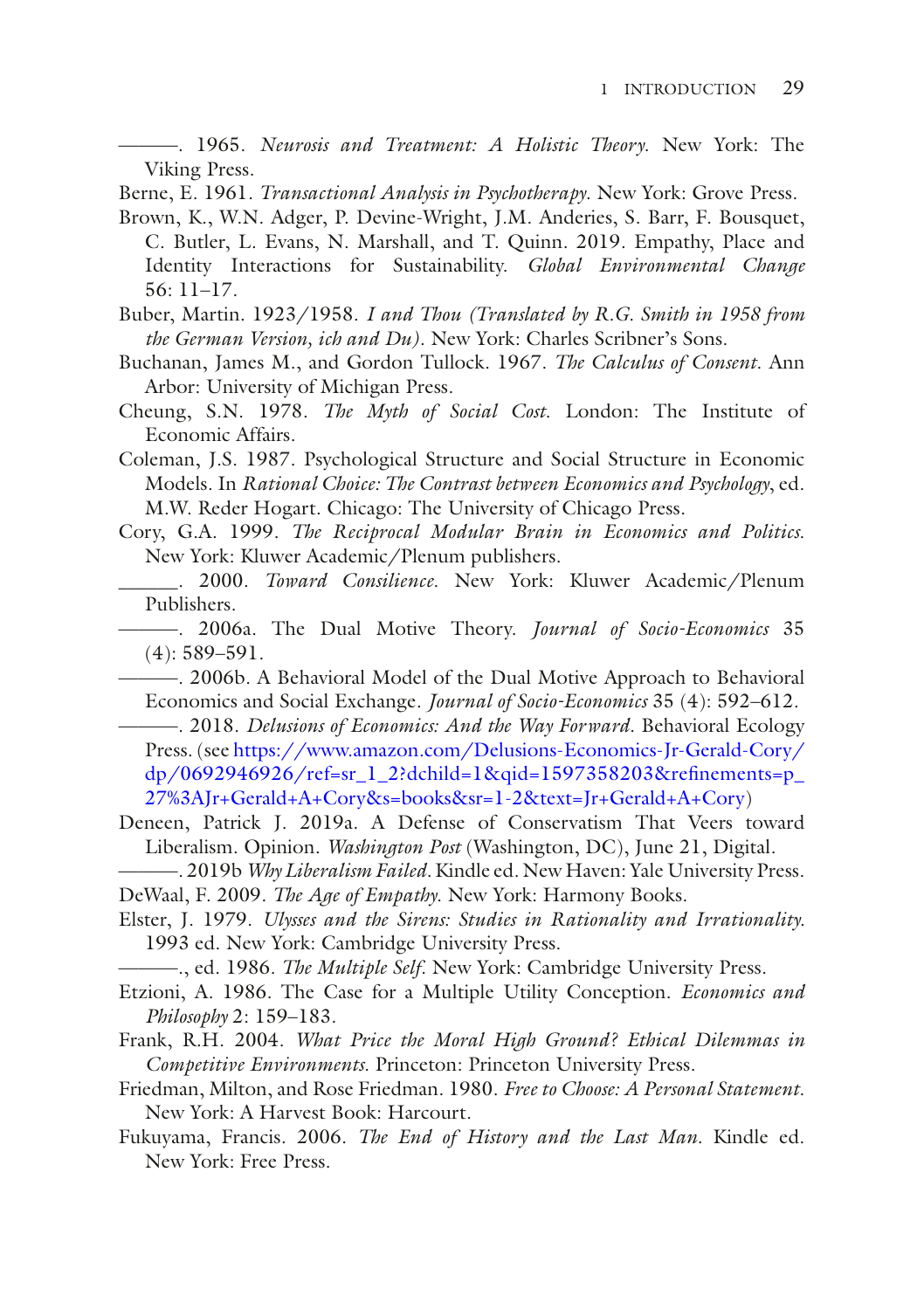<span id="page-30-2"></span>Goldberg, Jonah. 2018. *Suicide of the West: How the Rebirth of Tribalism, Populism, Nationalism, and Identity Politics Is Destroying American Democracy*. New York: Crown Publishing Group.

<span id="page-30-12"></span>Hardin, G. 1968. The Tragedy of the Commons. *Science* 162 (3859): 1243–1248.

- <span id="page-30-5"></span>Hayes, W.M., and G.D. Lynne. 2004. Towards a Centerpiece for Ecological Economics. *Ecological Economics* 49 (3): 287–301.
- <span id="page-30-6"></span>———. 2013. The Evolution of Ego and Empathy: Progress in Forming the Centerpiece for Ecological Economic Theory. In *Building a Green Economy: Perspectives from Ecological Economics*, ed. Robert B. Richardson, 107–118. East Lansing: Michigan State University Press.
- <span id="page-30-3"></span>Hedges, Chris. 2018. *America: The Farewell Tour.* Kindle ed. Simon and Schuster.
- <span id="page-30-11"></span>Hibbing, John R., Kevin B. Smith, and John R. Alford. 2014. *Predisposed: Liberals, Conservatives, and the Biology of Political Differences*. New York: Routledge.
- <span id="page-30-4"></span>Hirschfeld, Mary L. 2018. *Aquinas and the Market: Toward a Humane Economy*. Cambridge, MA: Harvard University Press.
- <span id="page-30-15"></span>Khalil, E.L. 1990. Beyond Self-Interest and Altruism. *Economics and Philosophy* 6: 255–273.
- <span id="page-30-7"></span>Lester, David. 1987. A Systems Perspective of Personality. *Psychological Reports* 61: 603–622.
	- ———. 1995. *Theories of Personality*. Washington, DC: Taylor and Francis.
- <span id="page-30-17"></span><span id="page-30-8"></span>Levine, D.S. 2006. Neural Modeling of the Dual Motive Theory of Economics. *Journal of Socio-Economics* 35 (4): 613–625.
- <span id="page-30-10"></span>Lutz, Mark A., and Kenneth Lux. 1988. *Humanistic Economics: The New Challenge*. New York: The Bootstrap Press.
- <span id="page-30-16"></span><span id="page-30-13"></span><span id="page-30-9"></span>Lynne, G.D. 1995. Modifying the Neoclassical Approach to Technology Adoption with Behavioral Science Models. *Journal of Agricultural and Applied Economics* 27 (1): 67–80.
	- ———. 1999. Divided Self Models of the Socioeconomic Person: The Metaeconomics Approach. *Journal of Socio-Economics* 28 (3): 267–288.
	- ———. Review of Cory, G.A. 2002. *The Reciprocal Modular Brain in Economics and Politics: Shaping the Rational and Moral Basis of Organization, Exchange and Choice*. New York: Kluwer Academic/Plenum Publishers, 1999. *Journal of Socio-Economics* 31 (5): 583–586.
	- ———. 2006. Toward a Dual Motive Metaeconomic Theory. *Journal of Socio-Economics* 35: 634–651.
- <span id="page-30-14"></span><span id="page-30-0"></span>Lynne, G.D., J.S. Shonkwiler, and Michael E. Wilson. 1991. Water Permitting Behavior under the 1972 Florida Water Resources Act. *Land Economics* 67 (3): 340–351.
- <span id="page-30-1"></span>Lynne, G.D., N.V. Czap, H.J. Czap, and M.E. Burbach. 2016. Theoretical Foundation for Empathy Conservation: Toward Avoiding the Tragedy of the Commons. *Review of Behavioral Economics* 3: 245–279.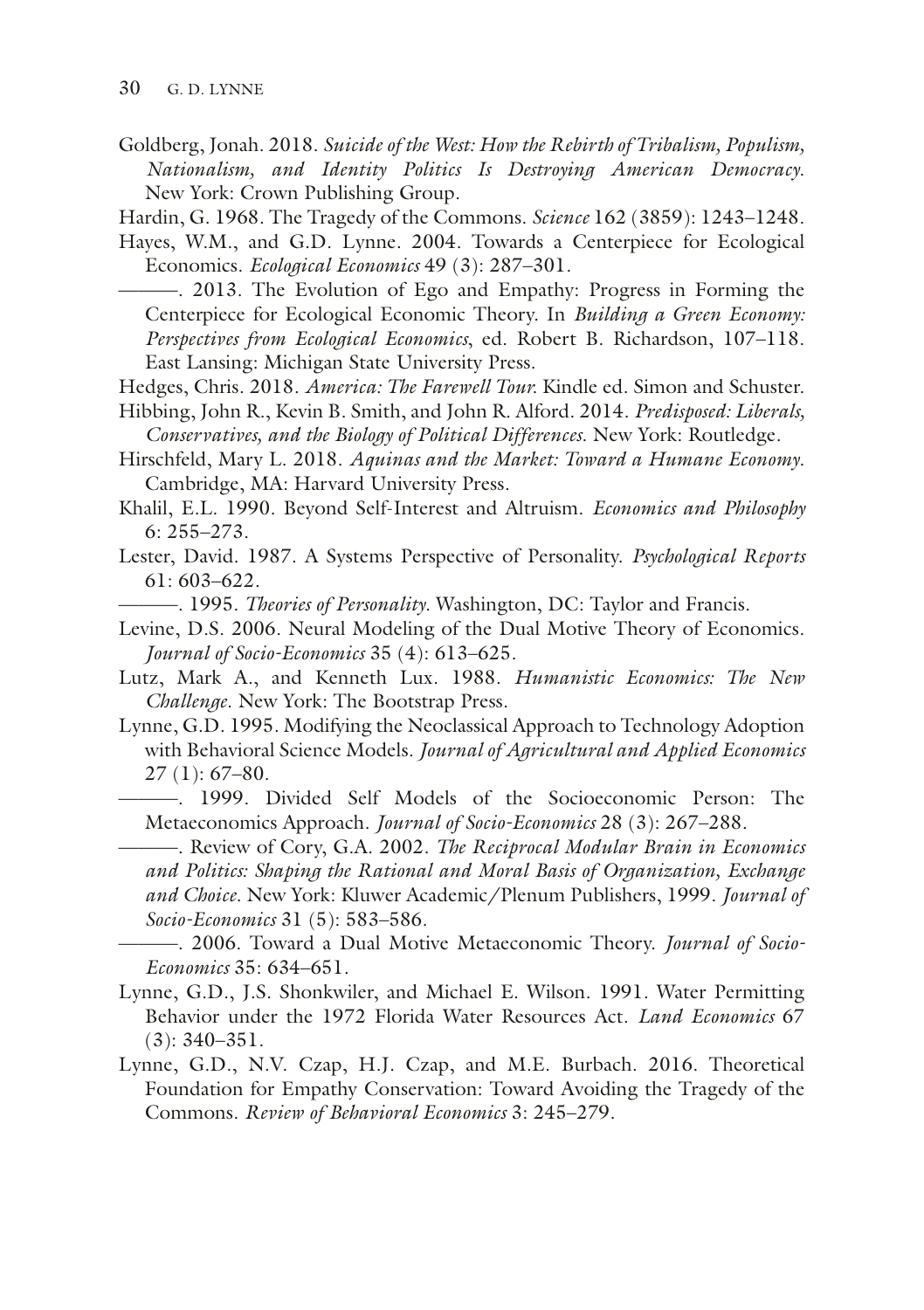- <span id="page-31-9"></span>MacLean, P. 1990. *The Triune Brain in Evolution: Role in Paleocerebral Functions*. New York: Plenum.
- <span id="page-31-2"></span>MacLean, Nancy. 2017. *Democracy in Chains: The Deep History of the Radical Right's Stealth Plan for America*. New York: Penguin Books.
- <span id="page-31-8"></span>Marglin, Stephen A. 2008. *The Dismal Science: How Thinking Like an Economist Undermines Community*. Cambridge, MA: Harvard University Press.
- <span id="page-31-7"></span>Maslow, A.H. 1954. *Motivation and Personality*. New York: Harper and Row.
- <span id="page-31-3"></span>McCloskey, D.N. 2019. *Why Liberalism Works: How True Liberal Values Produce a Freer, More Equal, Prosperous World for All*. Kindle ed. New York: Yale University Press.
- <span id="page-31-15"></span>North, D. 1990. *Institutions, Institutional Change, and Economic Performance*. New York: Cambridge University Press.
- <span id="page-31-12"></span>Perrings, C. 1987. *Economy and Environment: A Theoretical Essay on the Interdependence of Economic and Environmental Systems*. Cambridge, MA: Cambridge University Press.
- <span id="page-31-14"></span>Piff, P.K. 2015. Wealth and the Inflated Self: Class, Entitlement and Narcissism. *Personality and Social Psychology Bulletin* 40 (1): 34–43.
- <span id="page-31-13"></span>Reiner, Anton. 1990. Review of Maclean, Paul D the Triune Brain in Evolution. Role in Paleocerebral Functions. New York: Plenum." Book Review. Science (October 12, 1990).
- <span id="page-31-4"></span>Roberts, Russ. 2014. *How Adam Smith Can Change Your Life: An Unexpected Guide to Human Nature and Happiness*. New York: Portfolio/Penguin.
- <span id="page-31-5"></span>Samuels, Warren J., Marianne F. Johnson, and William H. Perry. 2011. *Erasing the Invisible Hand: Essays on an Elusive and Misused Concept in Economics*. Kindle ed. New York: Cambridge University Press.
- <span id="page-31-16"></span>Sautter, J., N. Ovchinnikova, C. Kruse, and G. Lynne. 2011. Farmers Decisions Regarding Carbon Sequestration: A Metaeconomic View. *Society and Natural Resources* 24 (2): 133–147.
- <span id="page-31-10"></span>Singer, Tania. 2009. Understanding Others: Brain Mechanisms of Theory of Mind and Empathy. In *Neuroeconomics: Decision Making and the Brain*, ed. Paul W. Glimcher, Colin F. Camerer, Ernst Fehr, and Russell A. Poldrack. San Diego: Academic Press.
- <span id="page-31-0"></span>Smith, A. 1759/1790. *The Theory of Moral Sentiments*. Edited by D.D. and A.L. Macfie Raphael. Indianapolis: Liberty Fund.
- <span id="page-31-1"></span>———. 1776/1789. *An Inquiry Into the Nature and Causes of the Wealth of Nations*. Edited by E. Cannan. New York: Random House.
- <span id="page-31-6"></span>Smith, Vernon L., and Bart J. Wilson. 2019. *Humanomics: Moral Sentiments and the Wealth of Nations for the Twenty-First Century*. New York: Cambridge University Press.
- <span id="page-31-11"></span>Söllner, F. 1997. A Reexamination of the Role of Thermodynamics for Environmental Economics. *Ecological Economics* 22: 175–201.